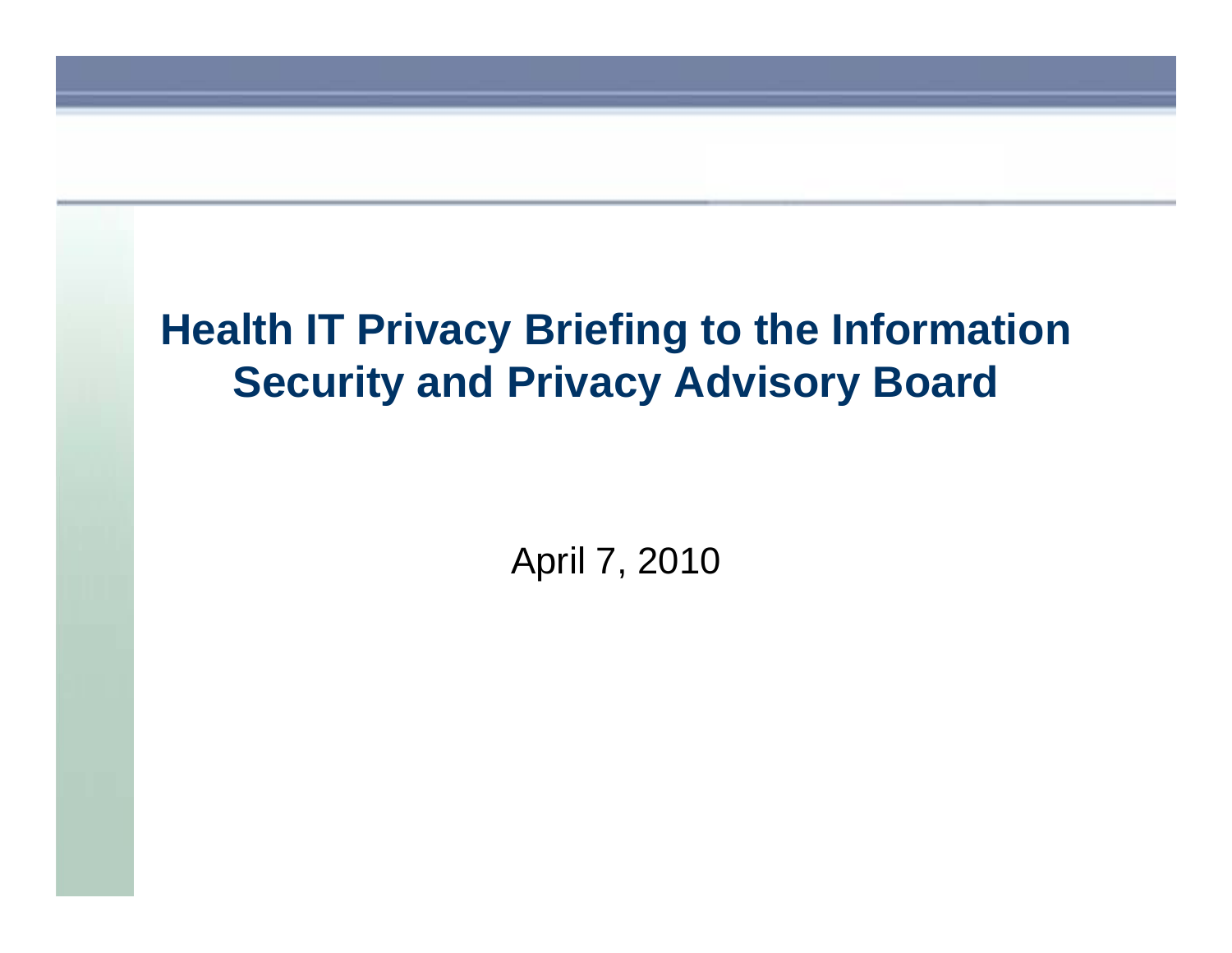#### **Federal Panelists**

#### • **Ms. Gail Belles**

– *Veterans Health Administration (VHA), Office of Health Information; Director, Health Care Security Requirements*

#### • **Mr. Adam Greene**

– *Health and Human Services, Office for Civil Rights; Senior HIT and Privacy Specialist*

#### • **Ms. Joy Pritts**

– *Health and Human Services, Office of the National Coordinator; Privacy Officer*

#### • **Mr. David McDaniel**

– *Veterans Health Administration (VHA), Office of Health Information; Privacy Compliance Assurance Officer*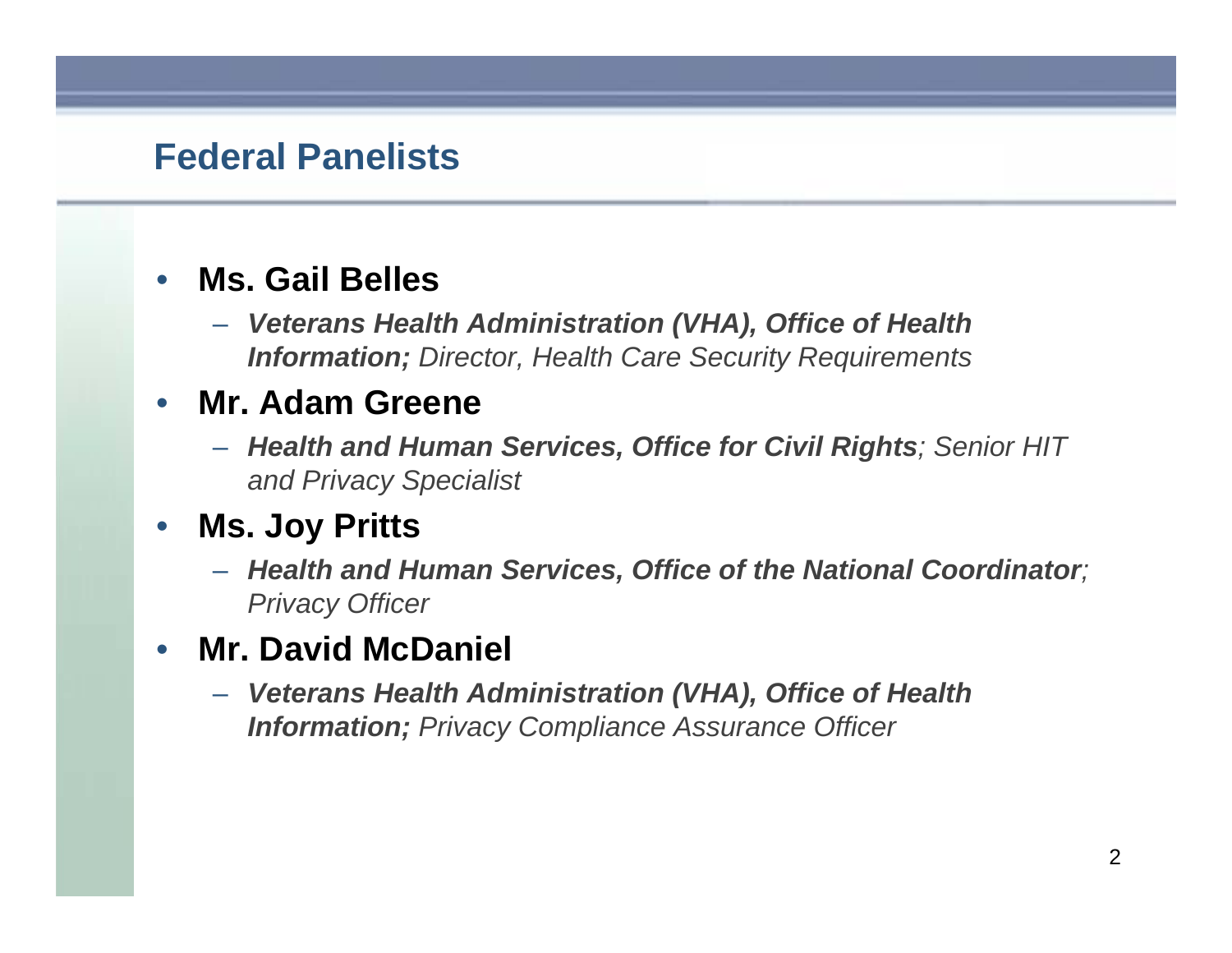## **Gail Belles**

# Director, Health Care Security Requirements Office of Health InformationVeterans Health Administration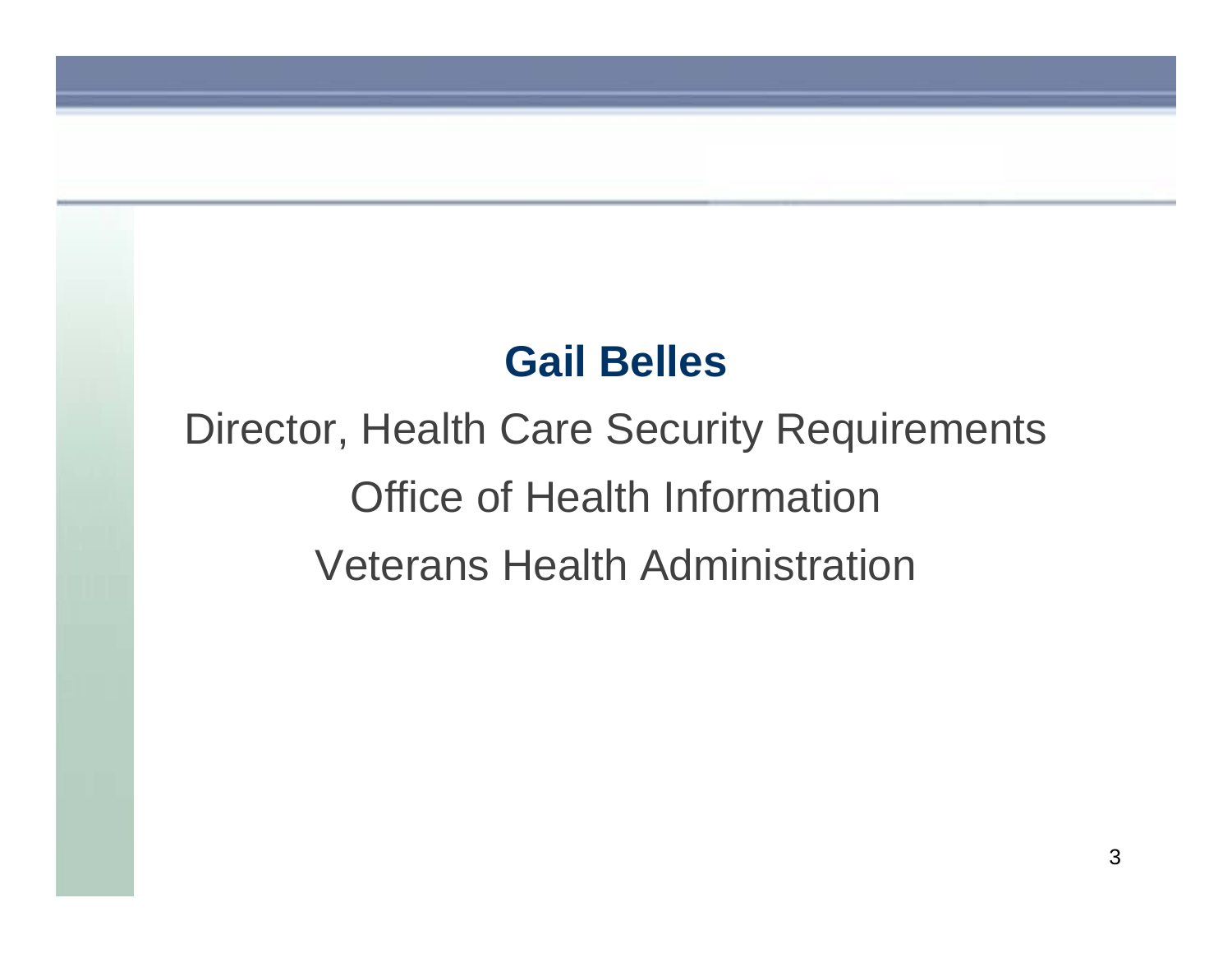## **Health Information Exchange (HIE) Goals**

- Foster development of a "nationwide health IT infrastructure that allows for the electronic use and exchange of information"
- Enable secure information exchange between Federal and non-Federal entities to:
	- Improve health outcomes (measurement and comparison)
	- Advance patient-centered health care
	- Reduce errors and health disparities
	- Make health information available whenever and wherever it is needed
- Eliminate barriers to the exchange of health information across jurisdictions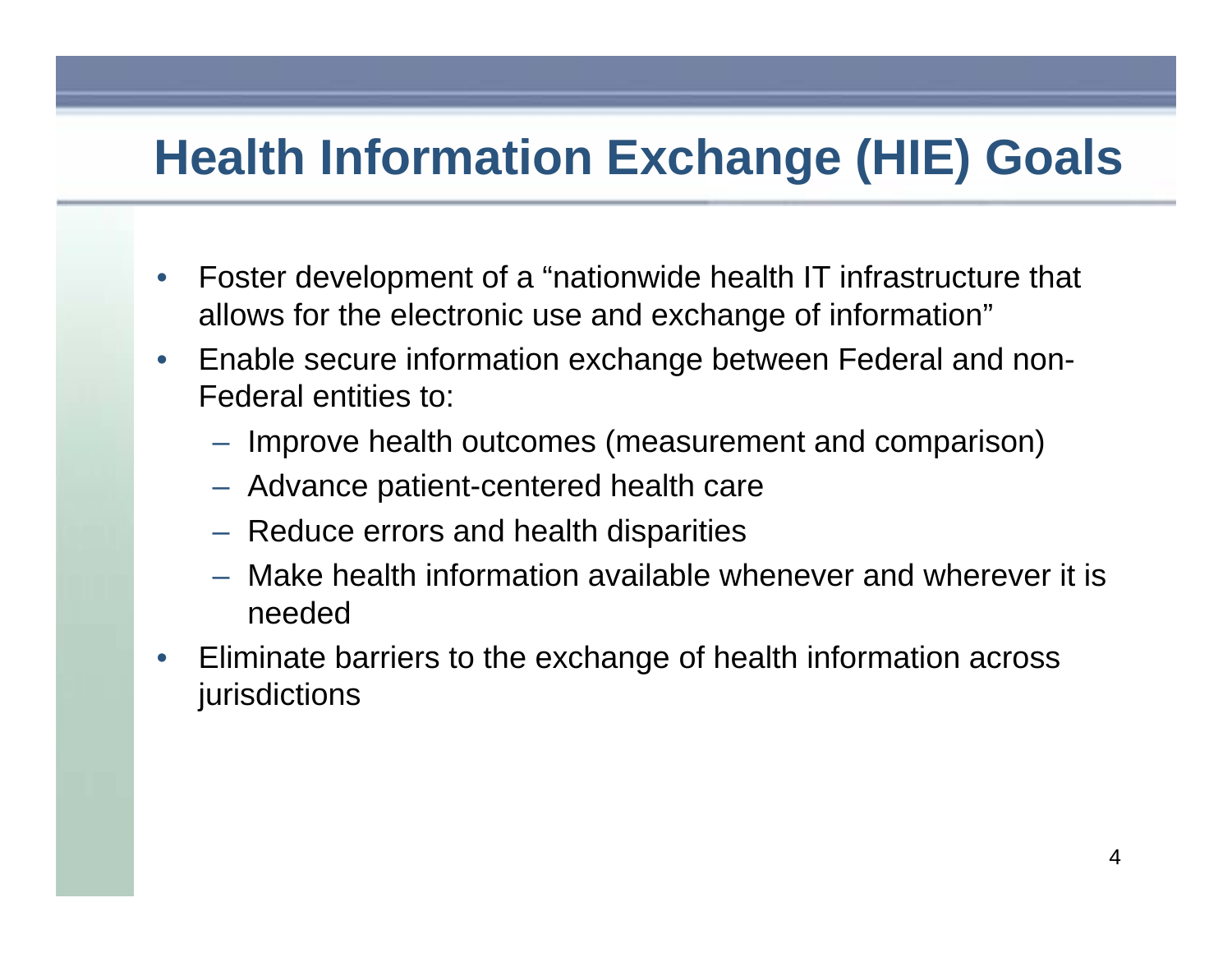## **Operational and Legal Issues**

- Minimum Necessary
- Access to health information
- Opt in or opt out
- Variations in state law
- Notice of privacy practices
- Patient education
- HIE participation agreements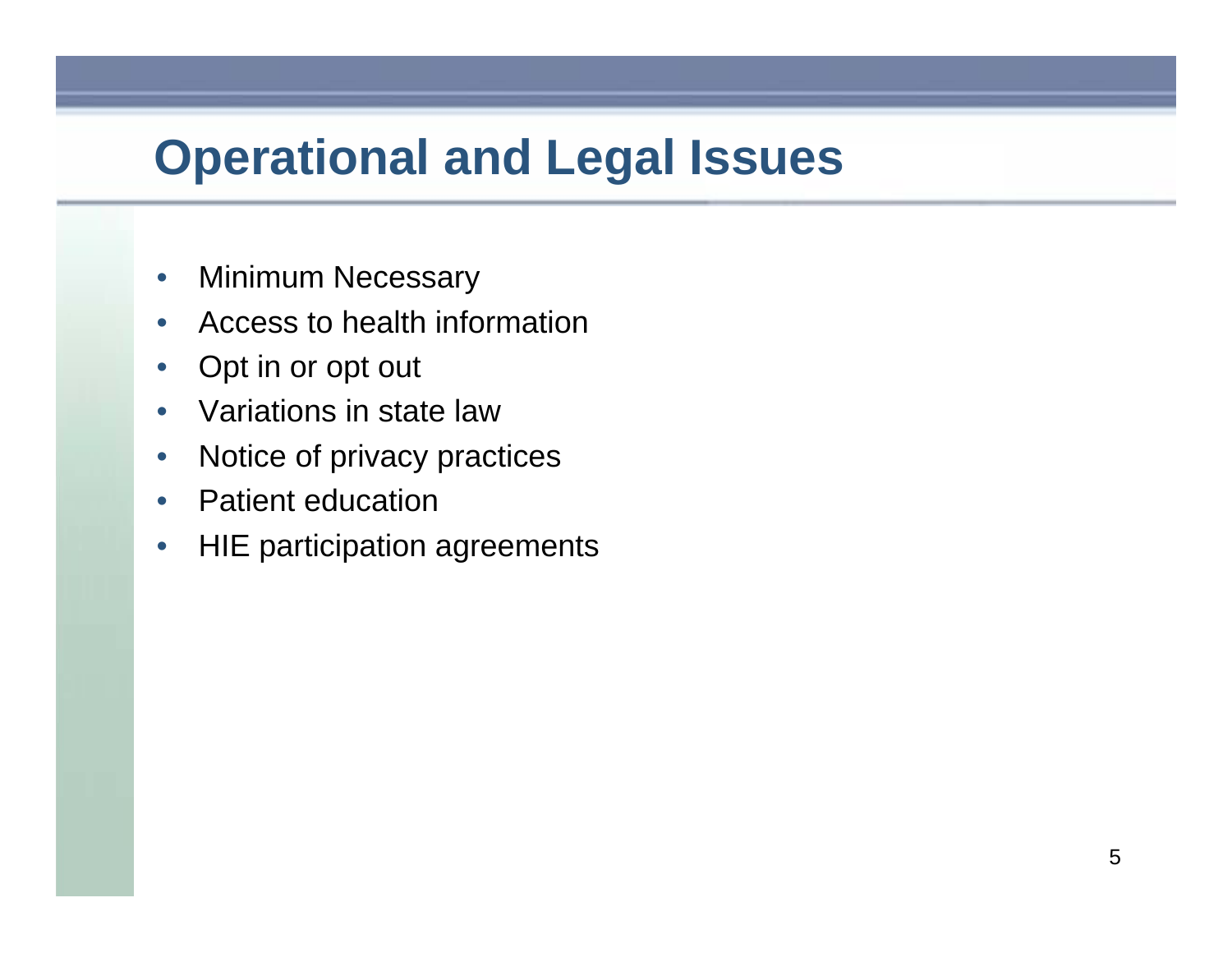#### **Consumers: Little Confidence that Electronic Health Records Will Remain Confidential**

If medical records and personal health information were to be stored electronically and shared through the Internet, how confident are you that those records and information would remain confidential? (2009 n=1,000)



Source: Employee Benefit Research Institute and Mathew Greenwald & Associates, 2008-2009 Health Confidence Survey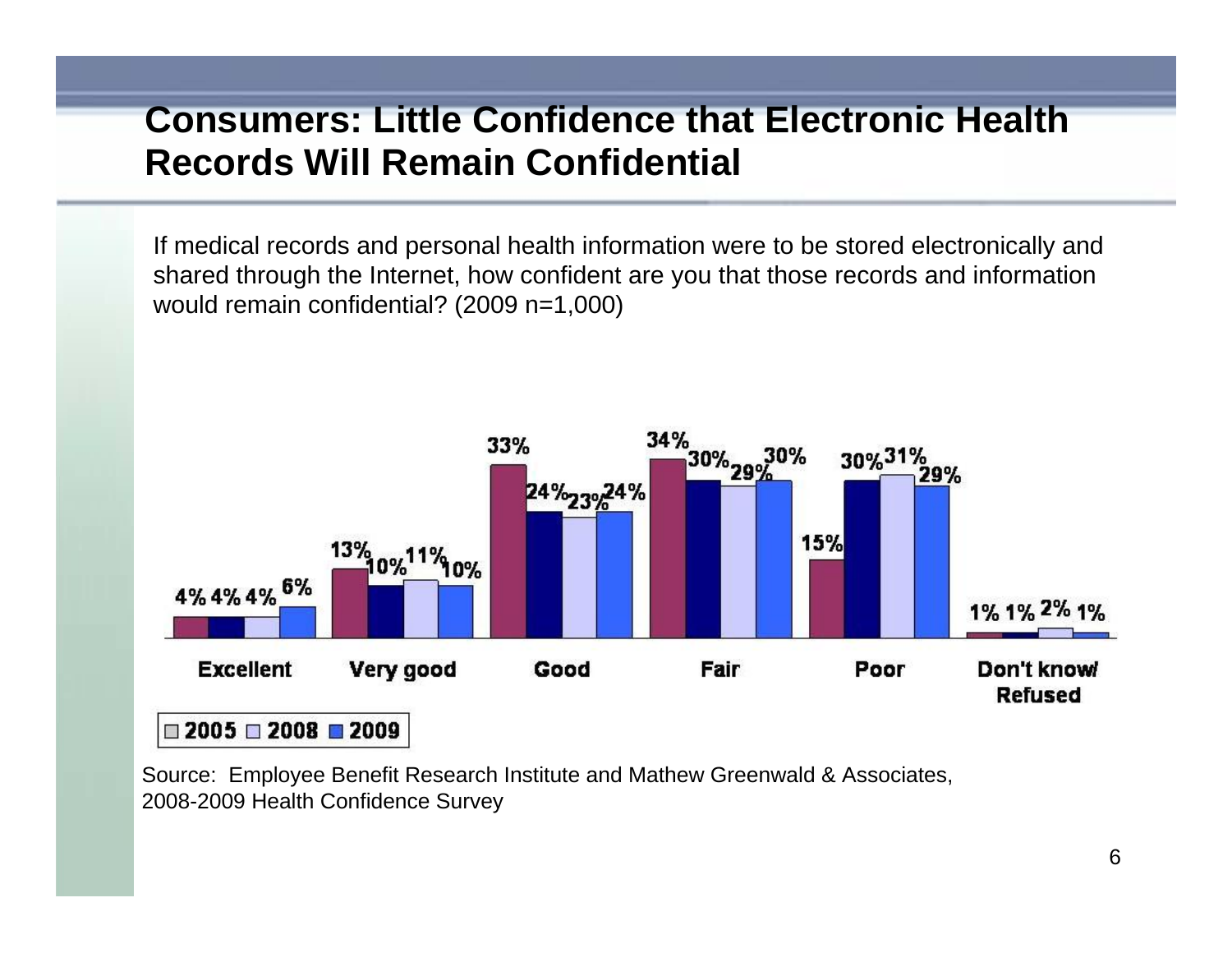**Federal Partner Panel Discussion**

#### **Perspectives of the Panelists in terms of Challenges and Current Approaches**

•Adam Greene, HHS •Joy Pritts, HHS

•David McDaniel, VHA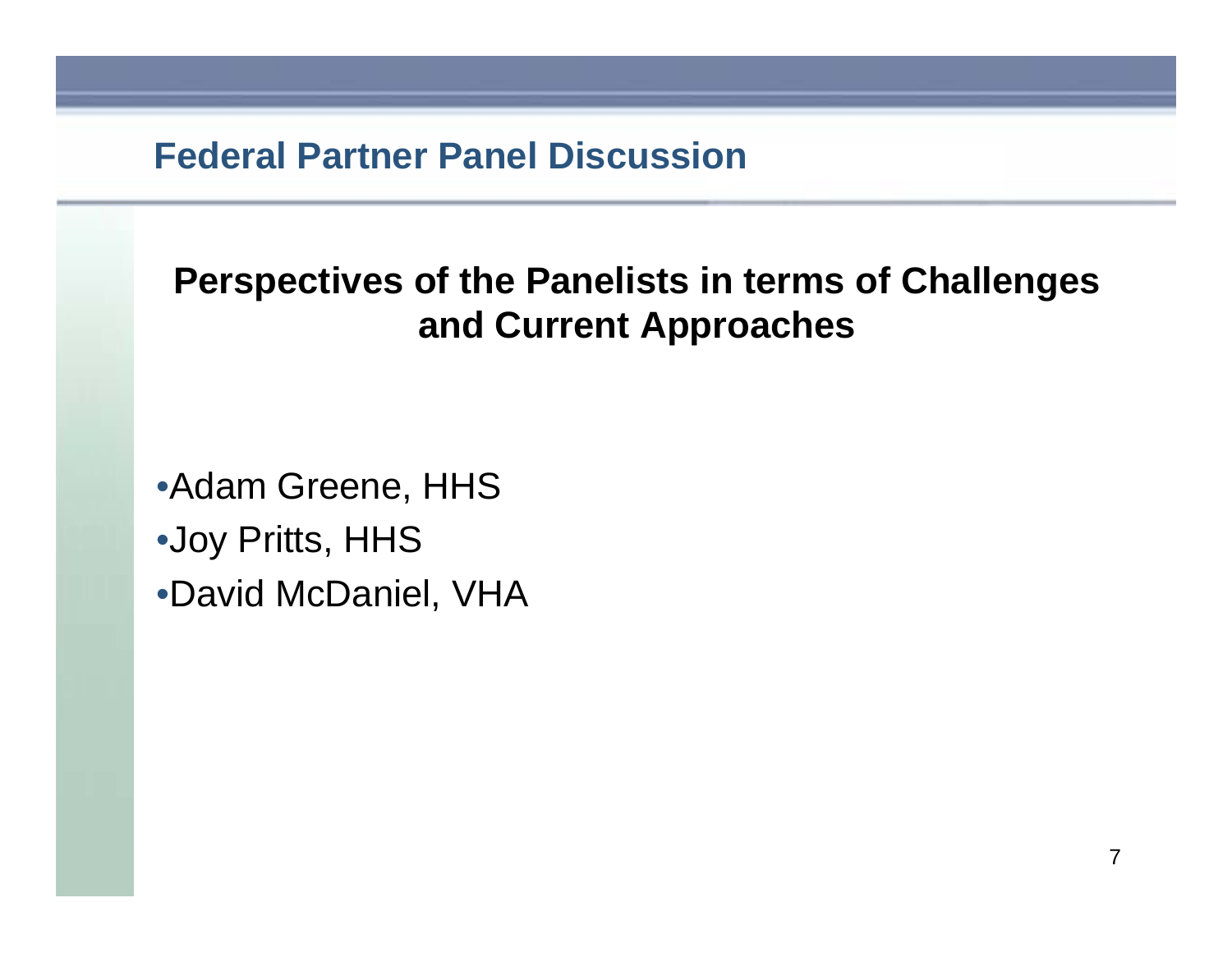#### **Adam Greene**

## Senior HIT and Privacy Specialist, Office for Civil Rights Health and Human Services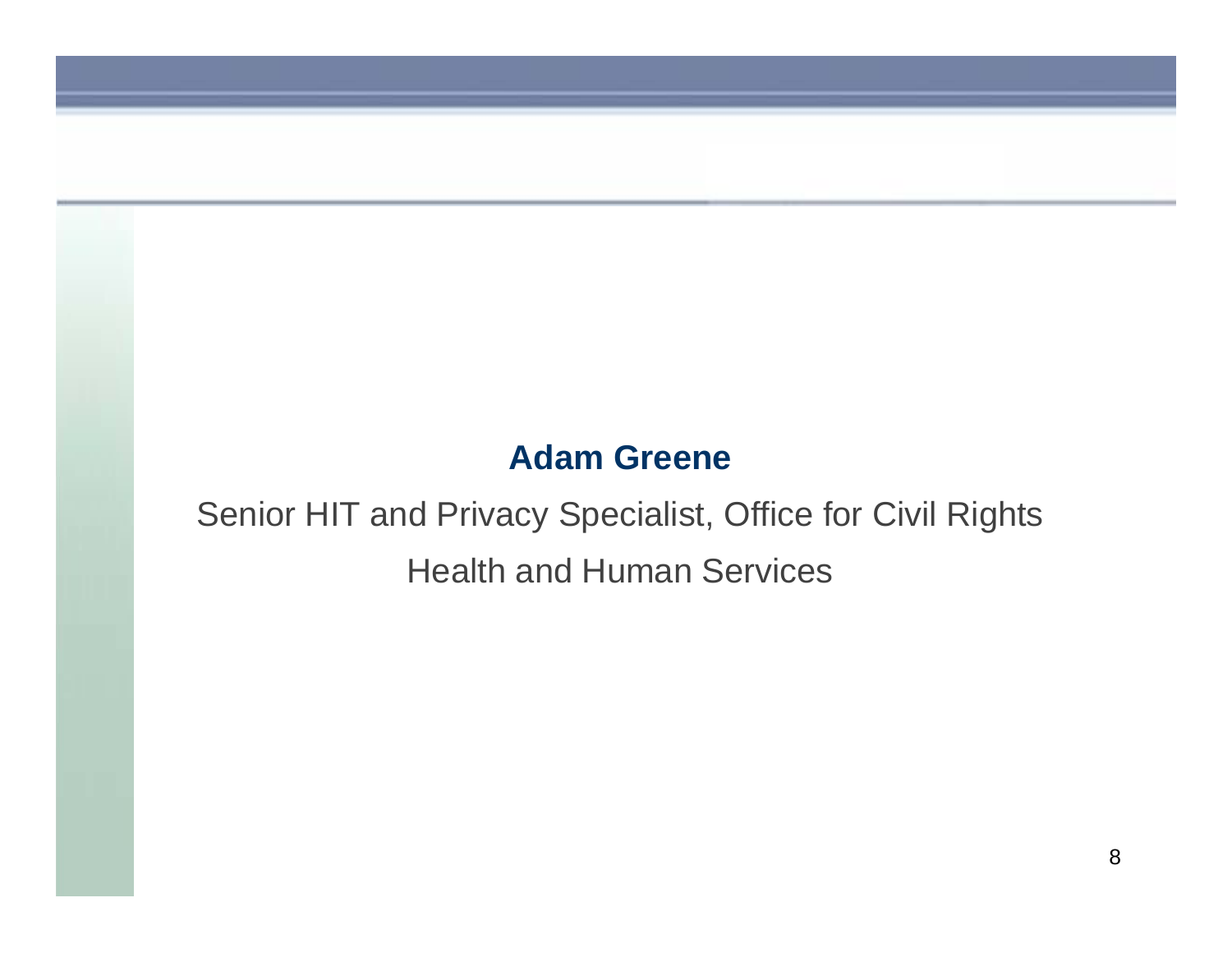- HIPAA permits use and disclosure through HIE for:
	- Treatment
	- Payment
	- Health care operations
	- Pursuant to a HIPAA authorization
	- Pursuant to  $\S$  164.512 (e.g., public health, research)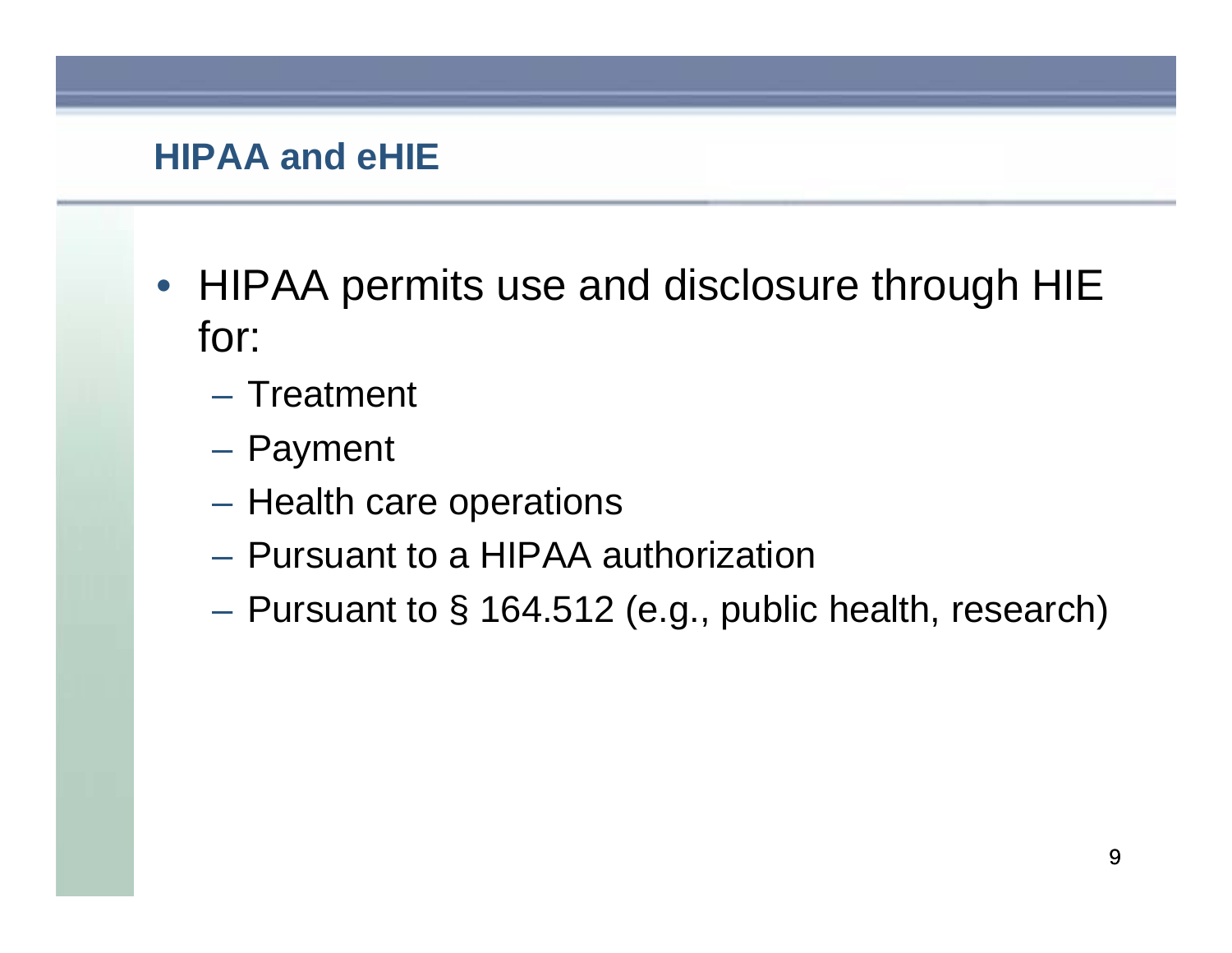## **Treatment**

- Only health care providers conduct treatment
	- Requestor or discloser must be health care provider, or BA acting on provider's behalf
- Not subject to minimum necessary requirements
- Individual can request restriction
	- CE need not grant restriction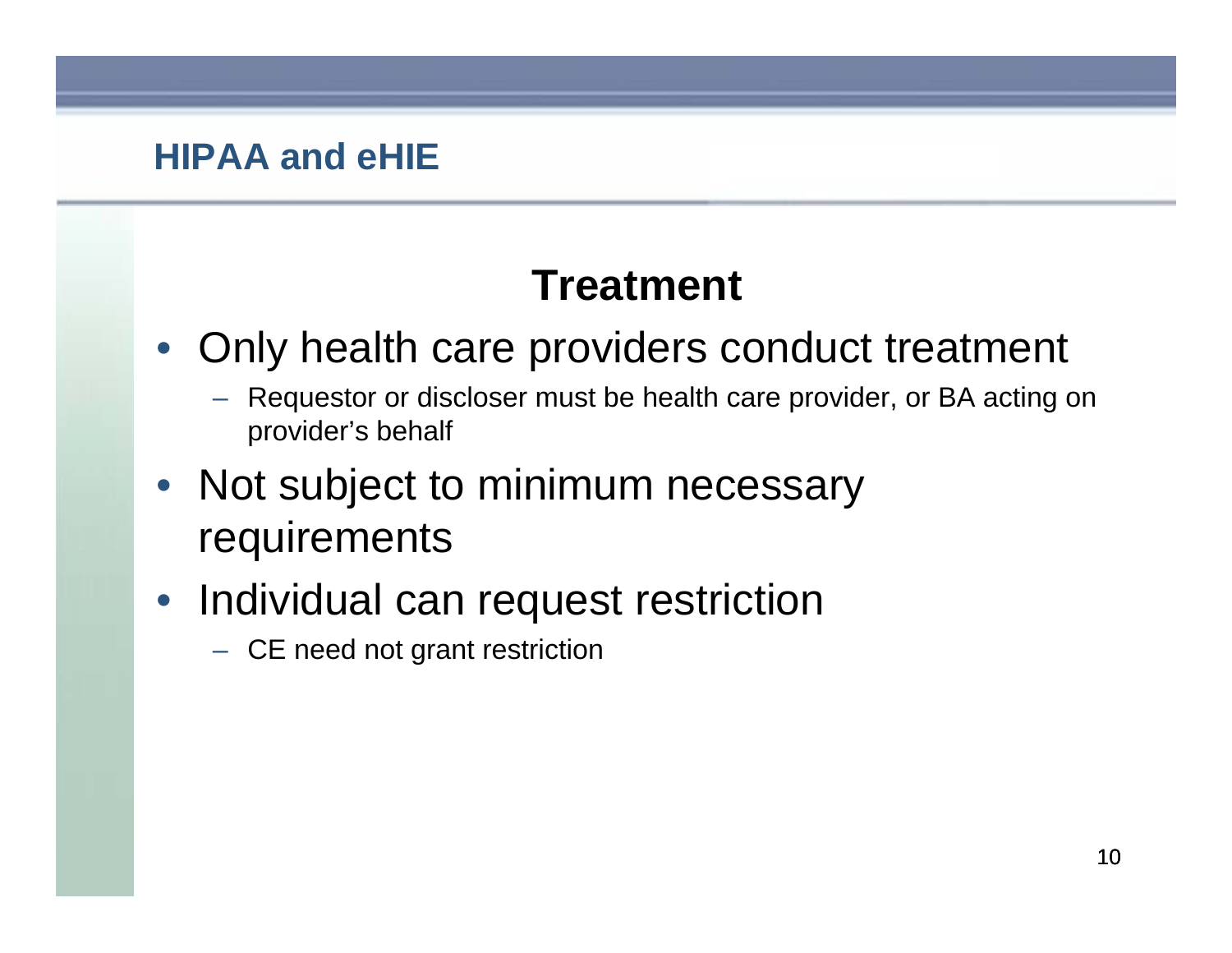## **Payment**

- Discloser can be health care provider or health plan
	- Or BA on either's behalf
	- CE may disclose for requestor's payment activities
- Subject to minimum necessary
- Individual can request restriction
	- CE need not grant restriction, except
	- CE must grant restriction on disclosing to health plan for payment or HCO if individual fully paid out-of-pocket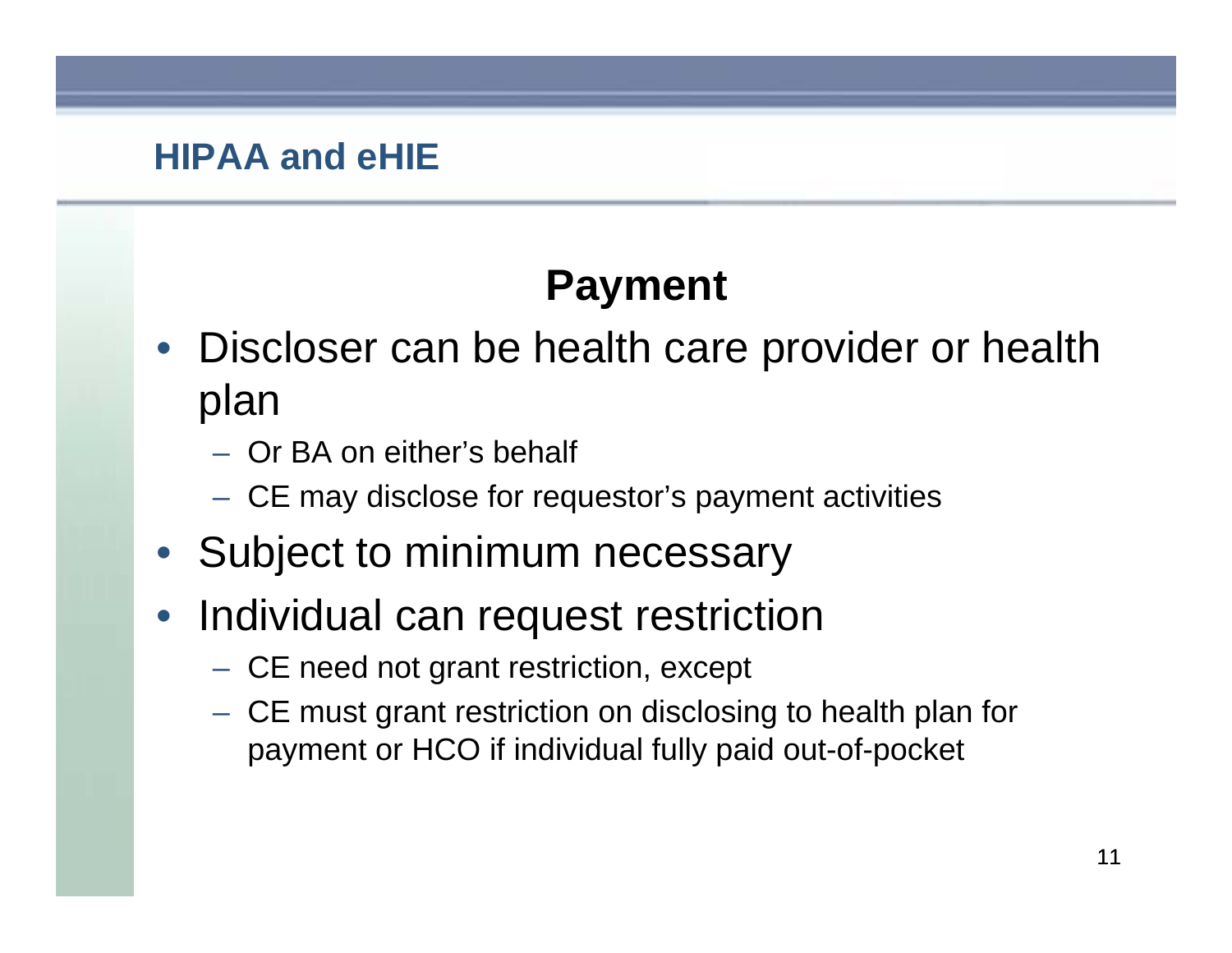## **Health care operations**

- CE may disclose for its own HCO
- CE may disclose for requestor CE's HCO if each CE has relationship with individual, and:
	- Limited to certain types of HCO (e.g., quality improvement, care coordination, reviewing practitioner qualifications); or
	- For health care fraud and abuse detection/compliance.
- Subject to minimum necessary
- Individual can request restriction
	- CE need not grant restriction, except
	- CE must grant restriction on disclosing to health plan for payment or HCO if individual fully paid out-of-pocket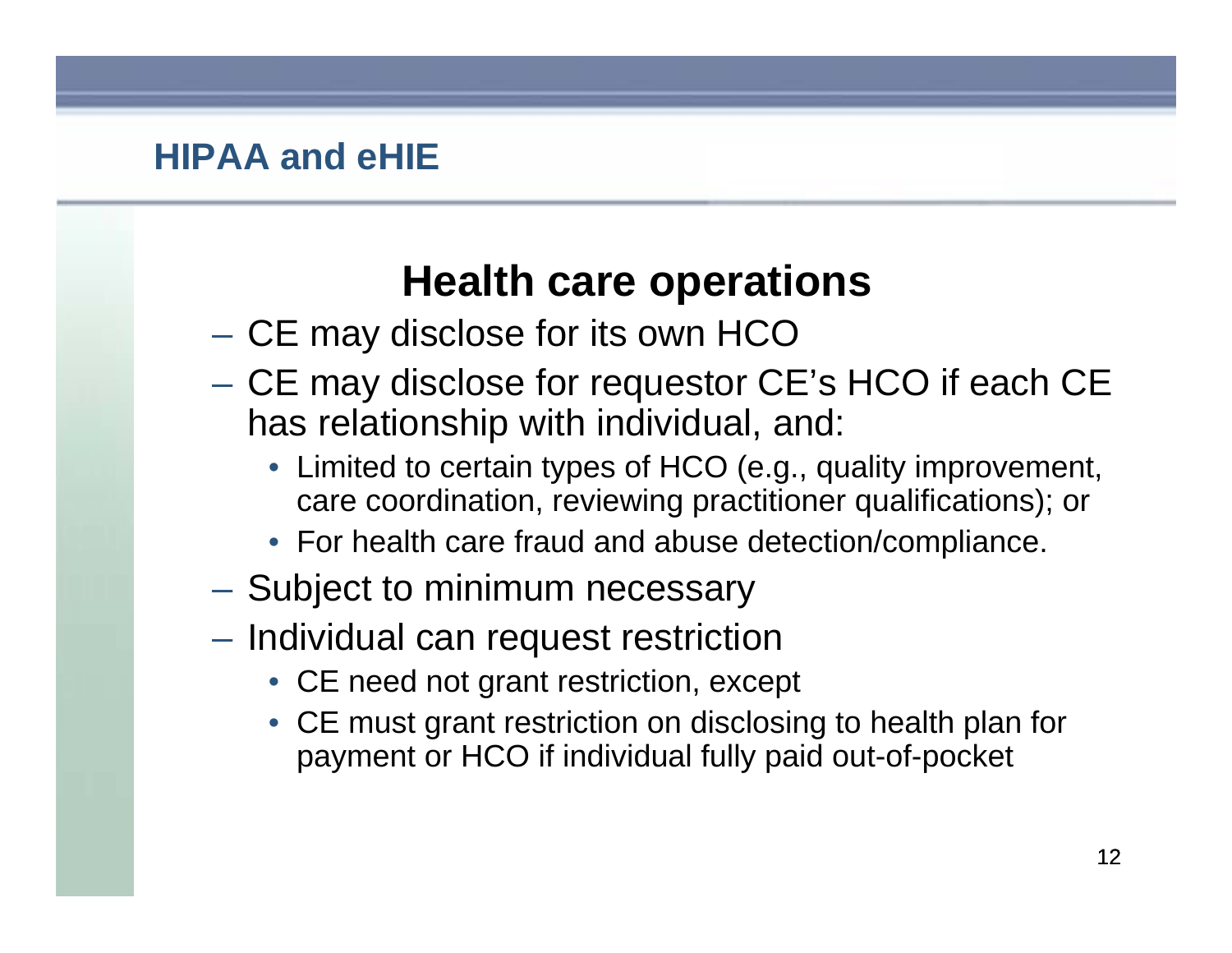#### **Authorization vs. Consent**

- HIPAA permits use and disclosure pursuant to an *authorization* 
	- Authorization must meet HIPAA content requirements (and more stringent state criteria)
- Where no authorization is required (e.g., treatment), HIPAA permits covered entity to obtain *consent*
	- Matter of CE discretion
	- No HIPAA content requirements
- HIE system may need to process both HIPAA authorizations and consents
- HIPAA permits use of electronic signature as permitted by ESIGN Act
- No accounting requirement for disclosure pursuant to authorization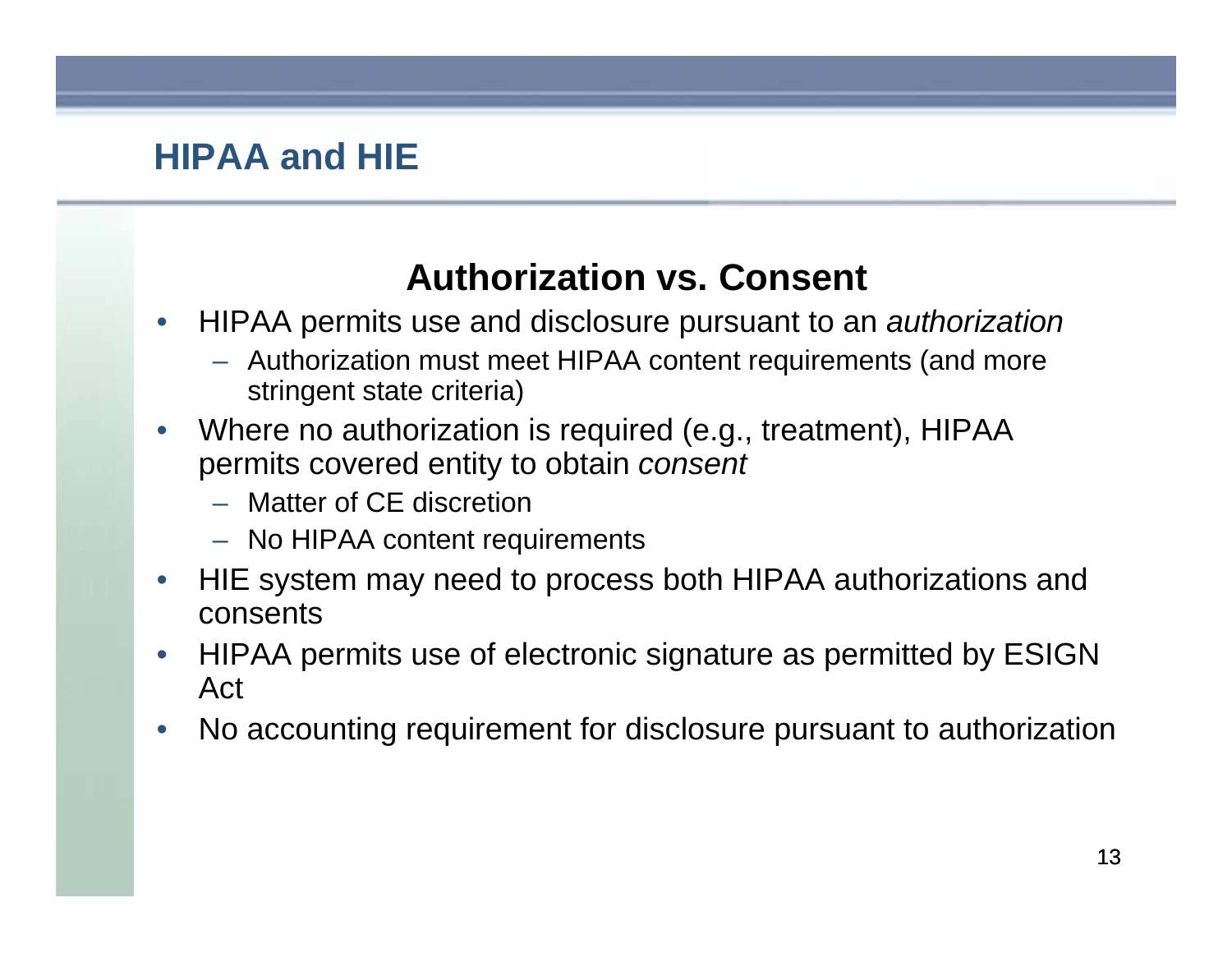### **Section 164.512**

- Required by law
	- E.g., mandatory federal or state reporting law
- Public health
	- E.g., CDC, FDA, state biosurveillance activity
- Health oversight
	- E.g., CMS, OIG
- Certain research
	- E.g., IRB approval of authorization waiver
- Specialized government functions
	- E.g, Between DoD and VA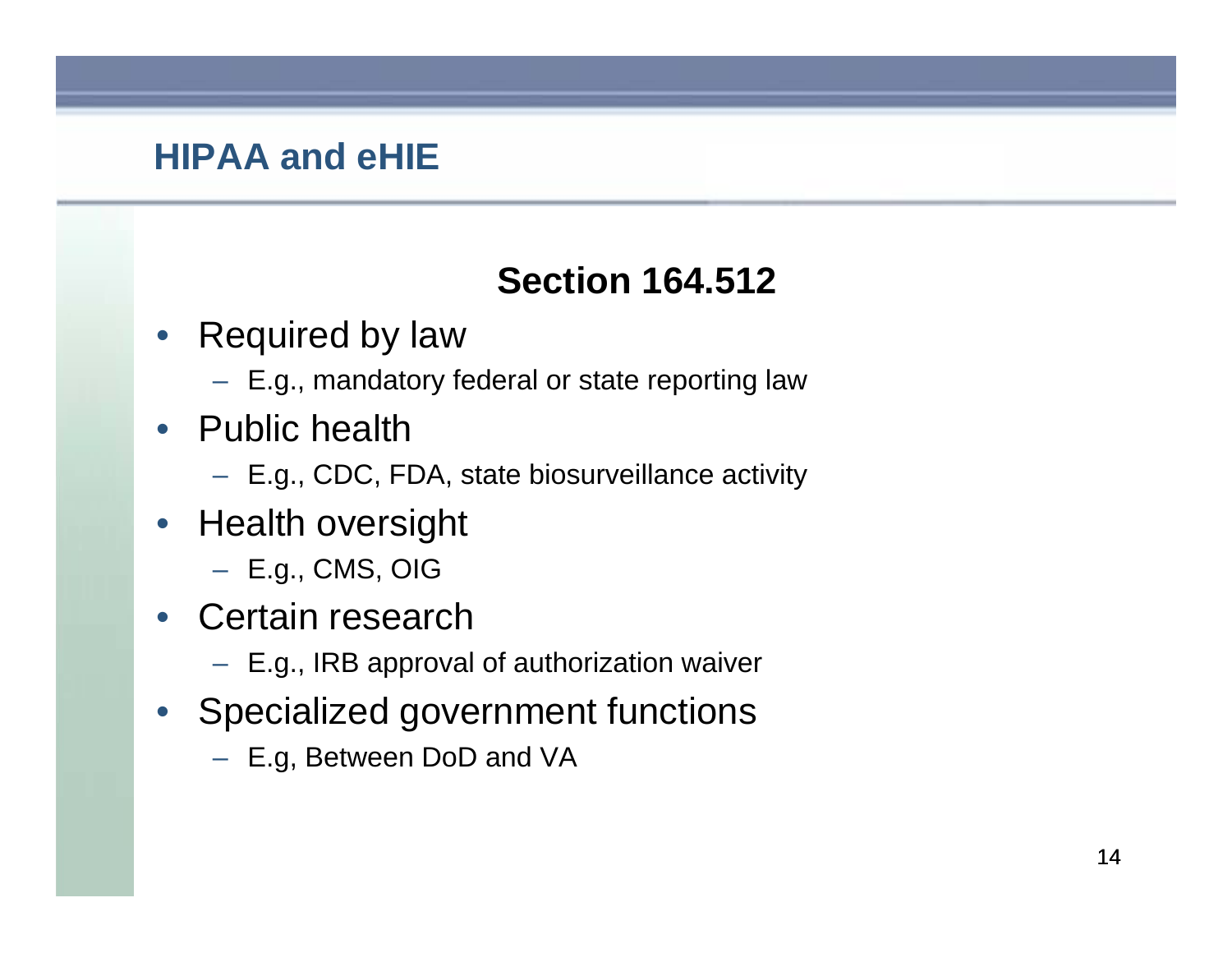## **Minimum necessary**

- Governs uses and disclosures other than treatment, to the individual, pursuant to an authorization, to the Secretary, or as required by law.
- Governs uses, disclosures, and requests by covered entities.
- Policies and procedures required for routine disclosures.
- CE may rely, if reliance is reasonable, on requests of other CEs as being for minimum necessary information.
	- CE may not rely on requests of non-CE as minimum necessary, except certain requests from public officials and researchers.
- May not use, disclose, or request entire medical record unless specifically justified.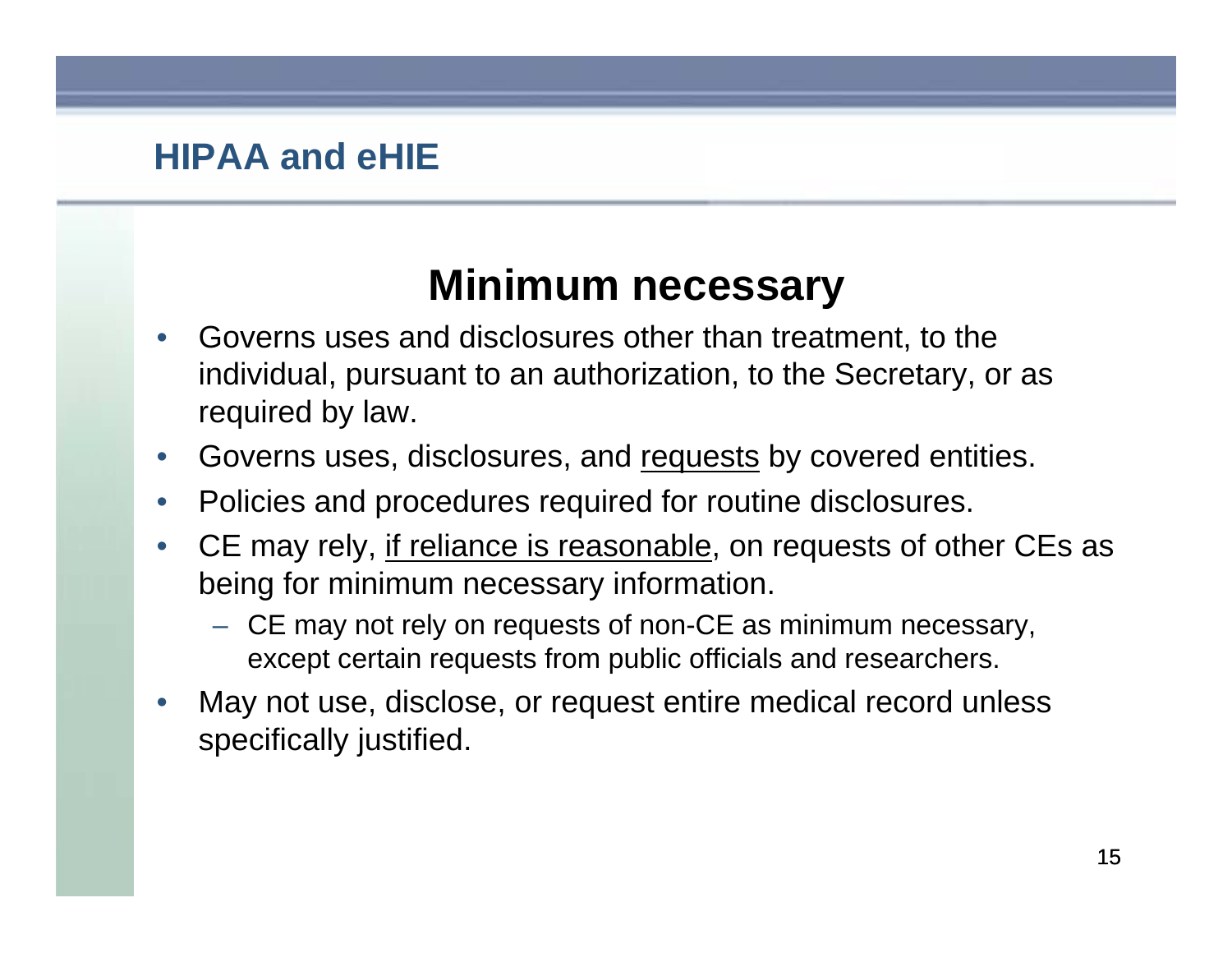#### **Joy Pritts**

## Privacy Officer, Office of the National Coordinator Health and Human Services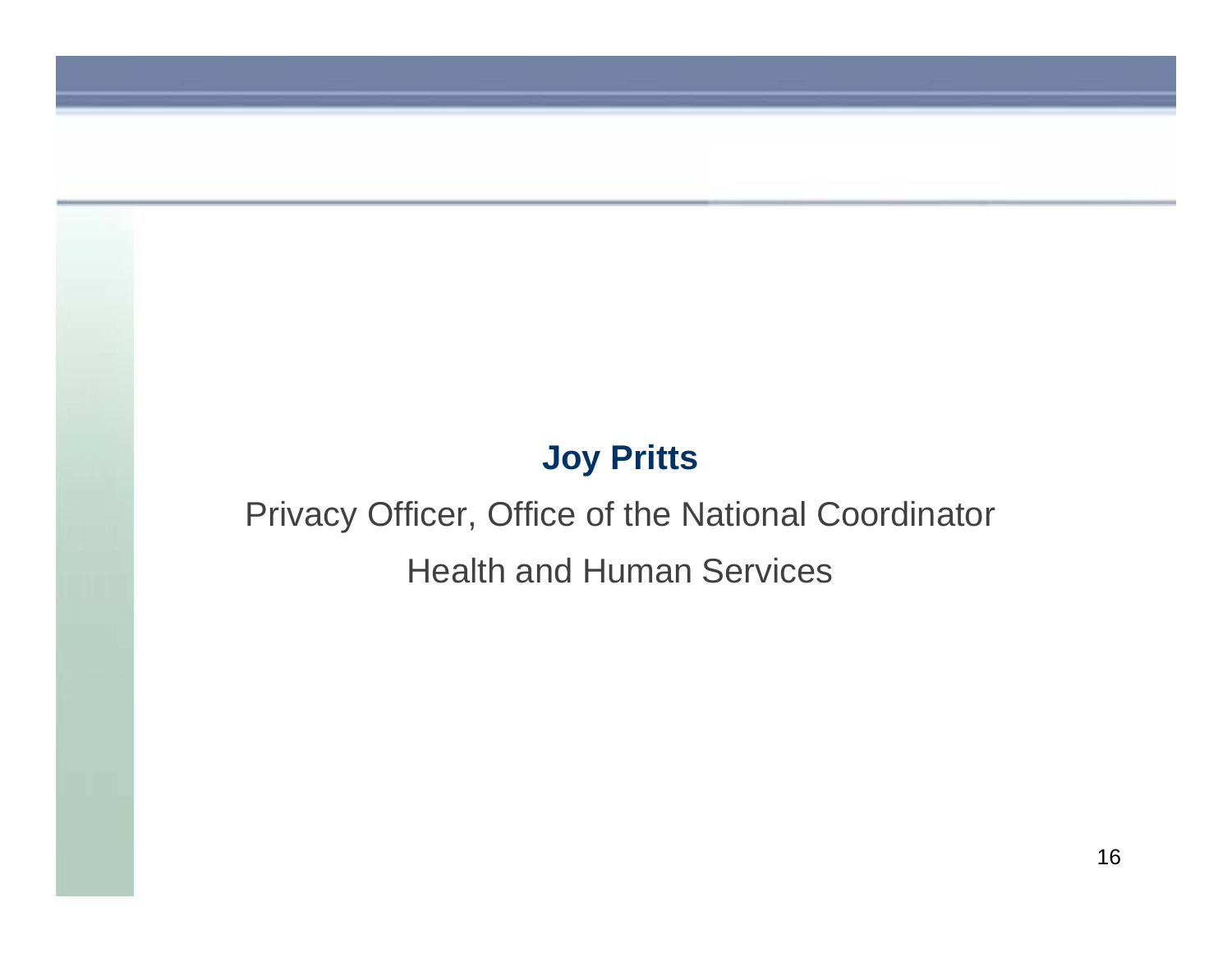#### **State Laws Regulating Use & Disclosure of Health Information**

- Health traditionally been within purview of the states.
- Large body of state law existed prior to HIPAA Privacy Rule.
- Often sector specific.
- Few have comprehensive frameworks like HIPAA Privacy Rule.
- Much state law remains in effect due to HIPAA's preemption framework.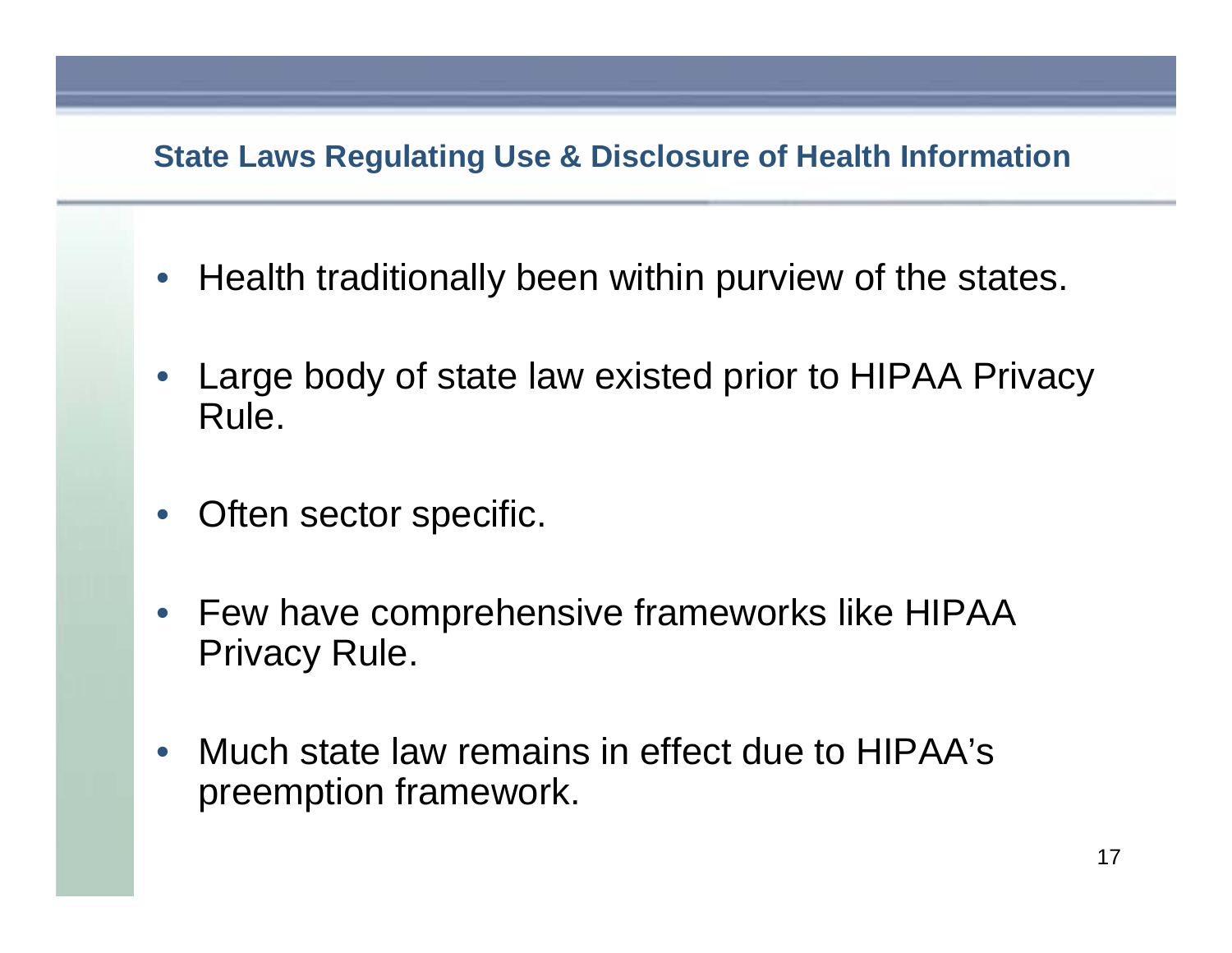#### **State Law: Significant Areas of Interest**

#### Disclosure Restrictions

- Often intended to address a contemporaneous public health issue:
	- Tuberculosis
	- HIV/AIDS
	- Substance abuse
- Promise confidentiality to encourage testing and treatment
	- Require patient consent to share information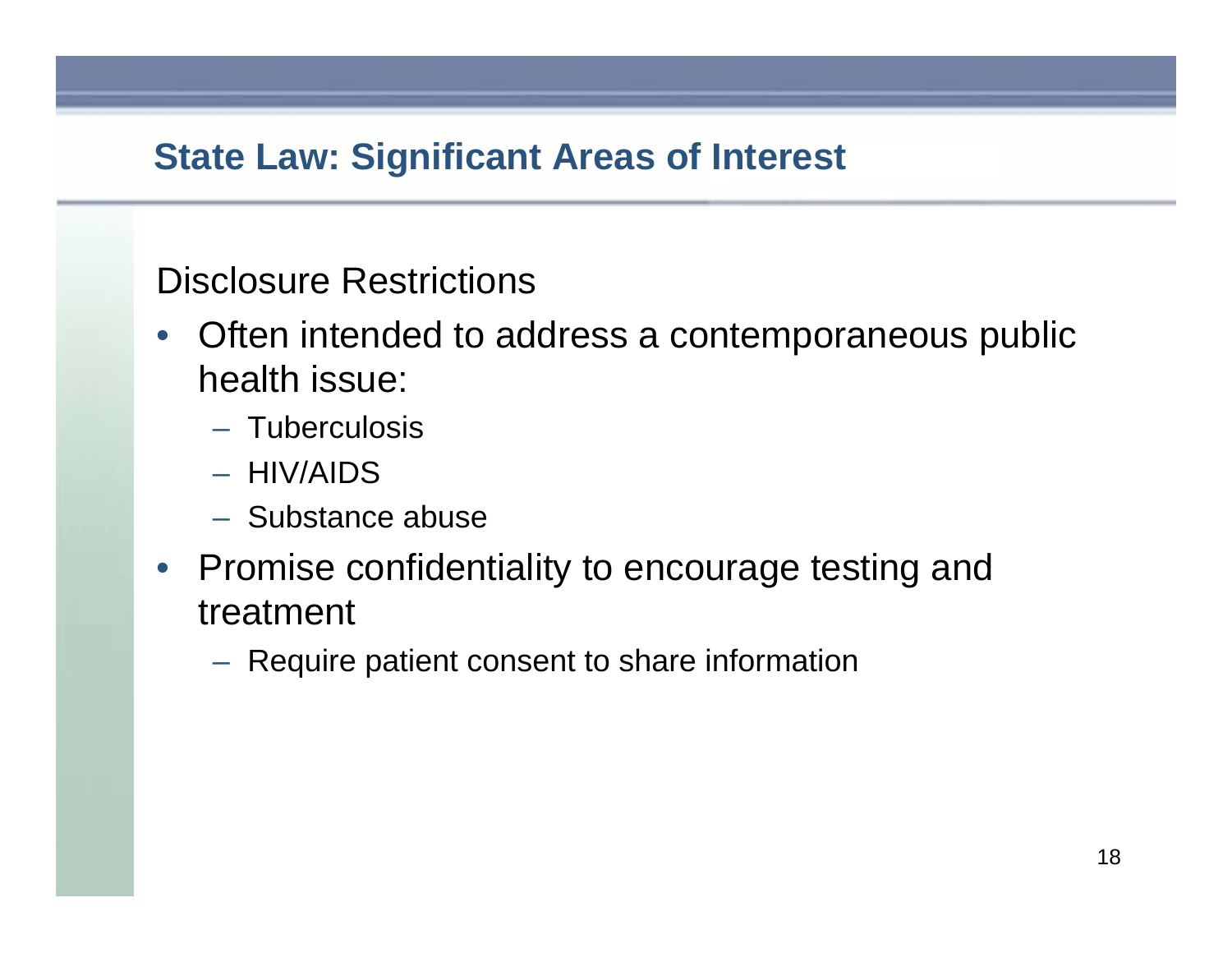#### **State Law: Significant Areas of Interest**

- Medical record requirements
	- Record retention laws
	- Content of record
	- Ability to modify record
- Patient Access Laws
	- Minors
- Acceptable means of transmitting prescriptions
- Delivery of clinical laboratory test result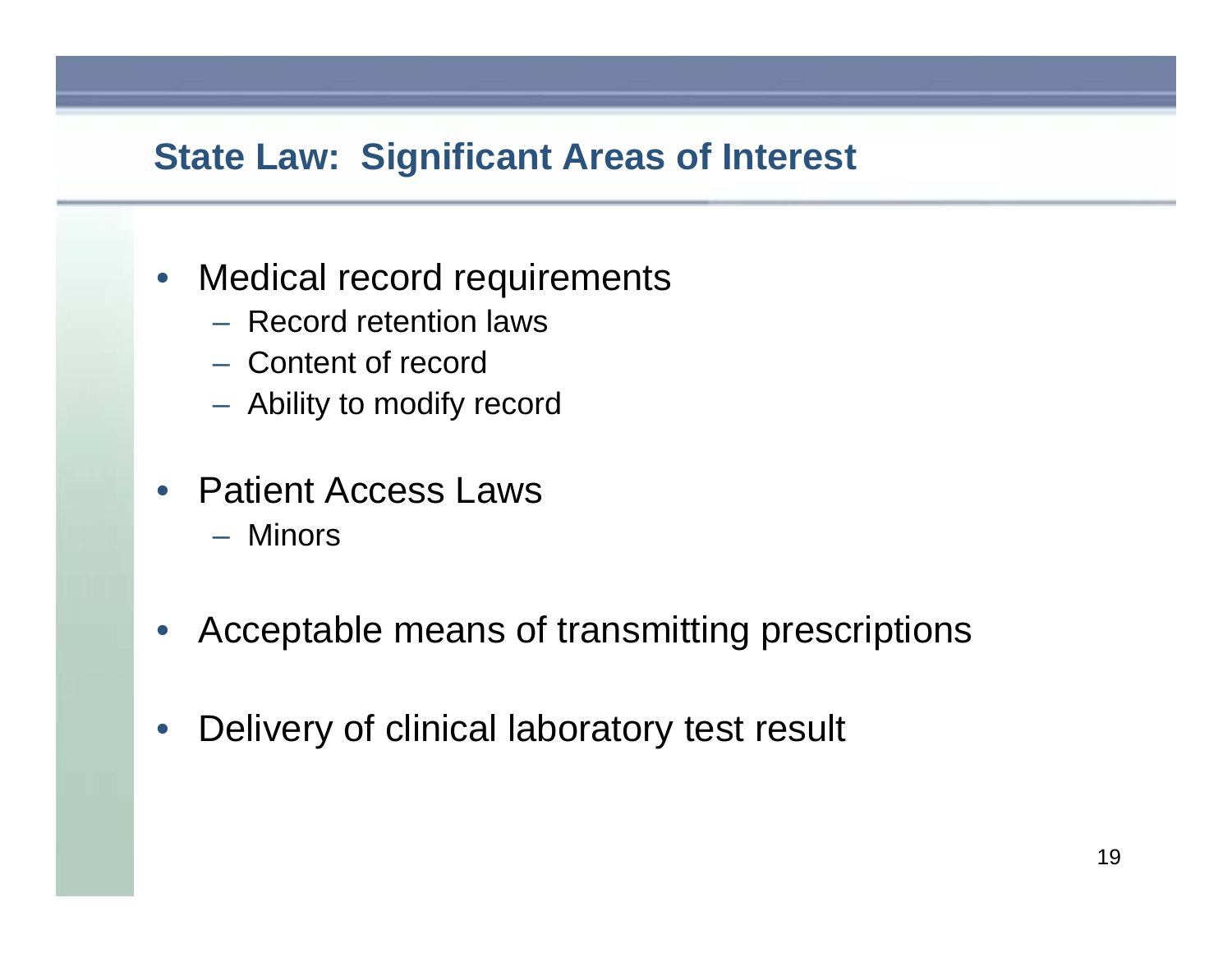#### **State Laws: Interdependencies**

Other legal standards may be tied to "health information" privacy laws

- Tort law (*e.g.,* record retention)
- Reproductive rights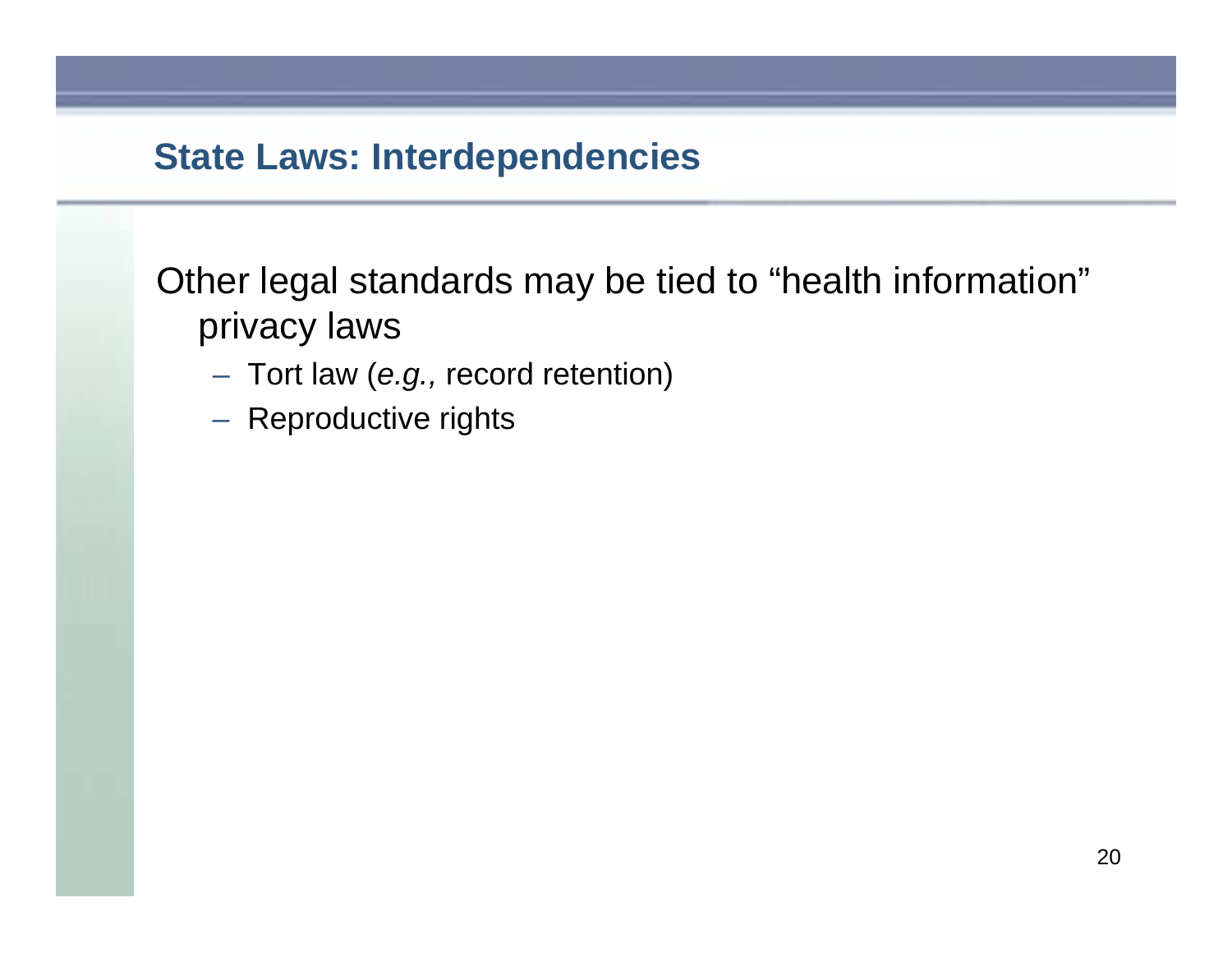#### **Federal Approach to State Laws**

- Congress consistently has not been inclined to fully preempt state law in this area.
- HITECH (2009)
	- Opportunity to address and declined to do so.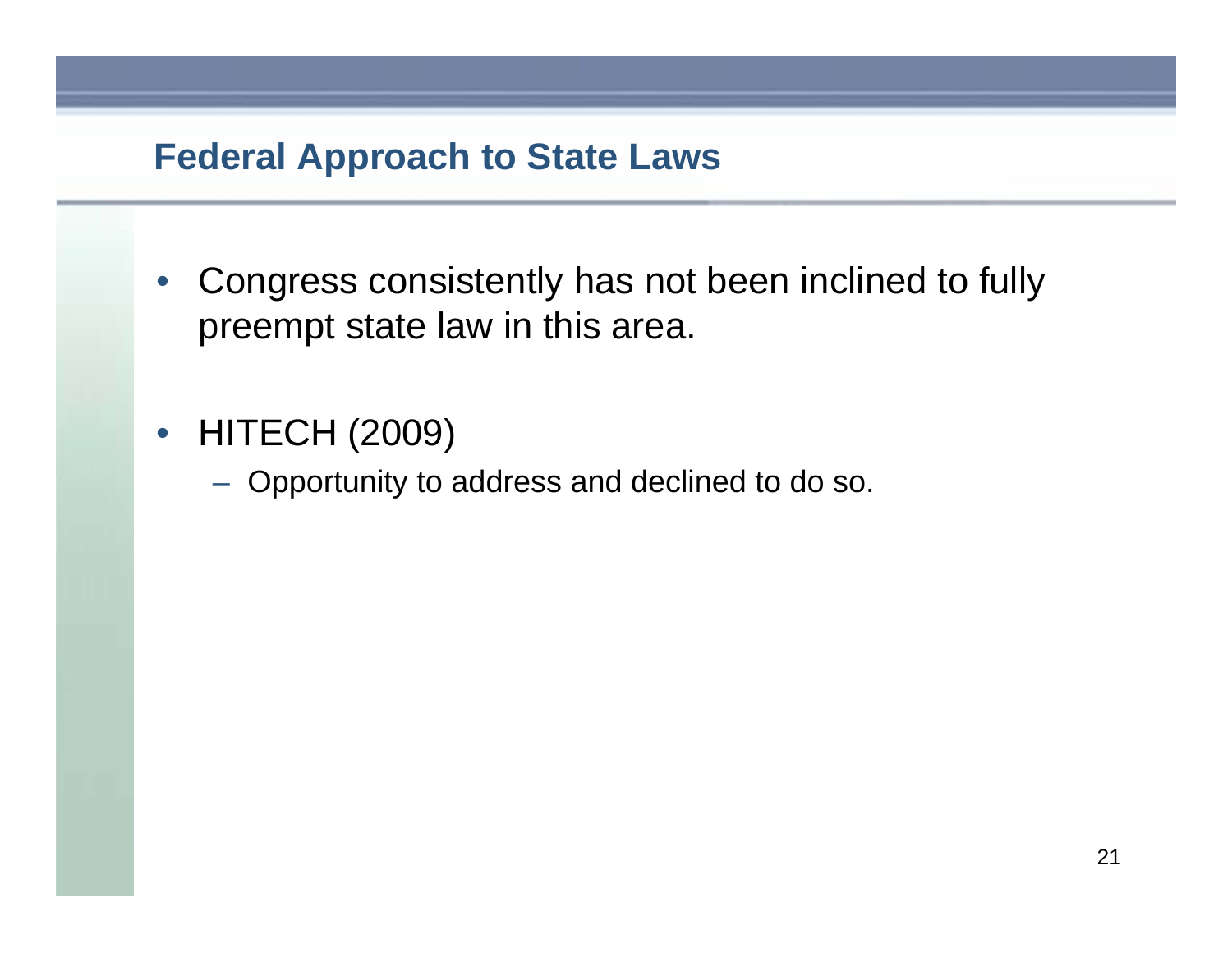#### **ONC State Law Resources**

Health Information Security and Privacy Collaborative (HISPC)

50-State Surveys and Reports on

- Medical Records Access
- Clinical Laboratory Release Laws
- **State Prescription Laws**
- State Disclosure Laws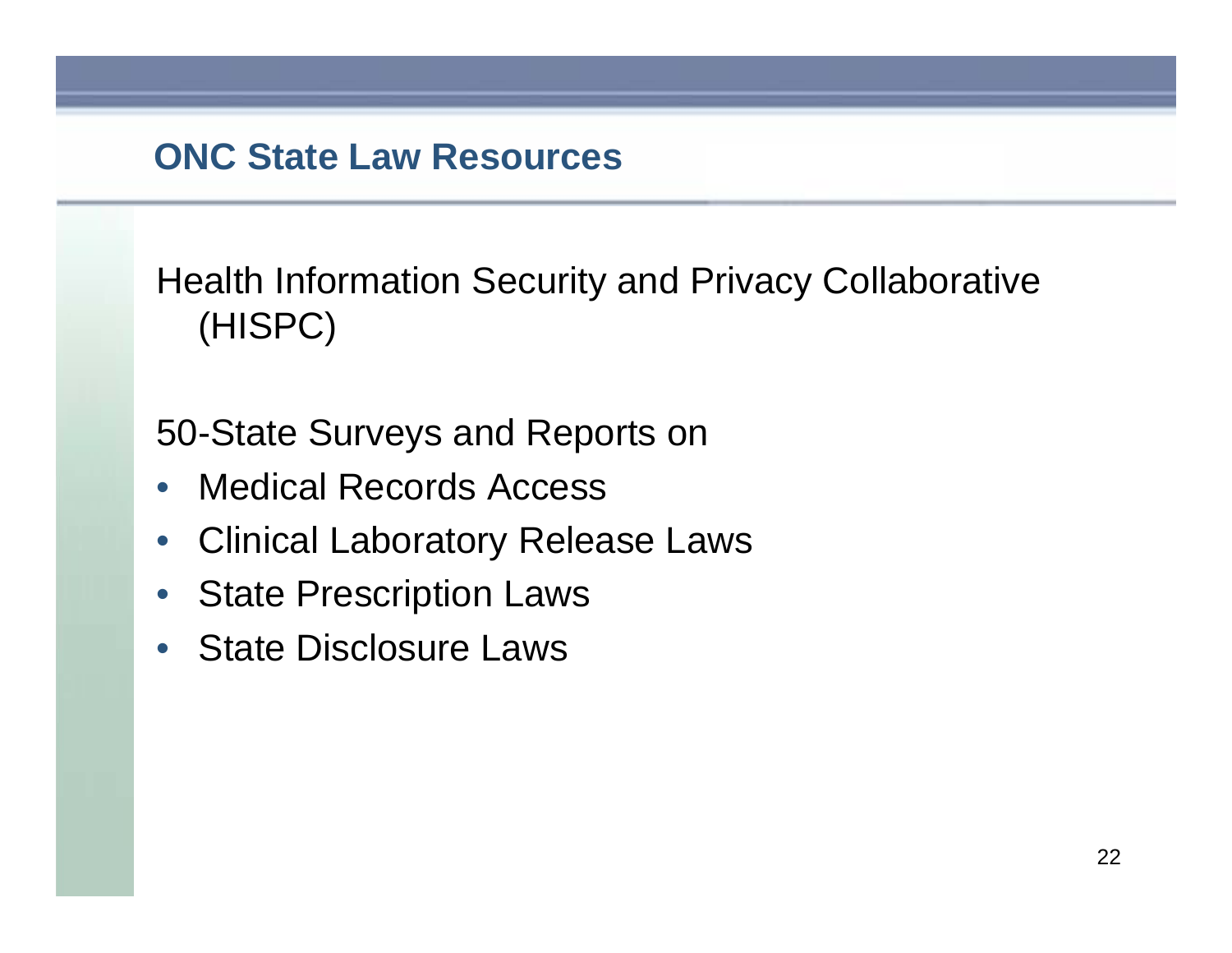#### **David McDaniel**

#### Privacy Compliance Assurance Officer, Office of Health **Information**

Veterans Health Administration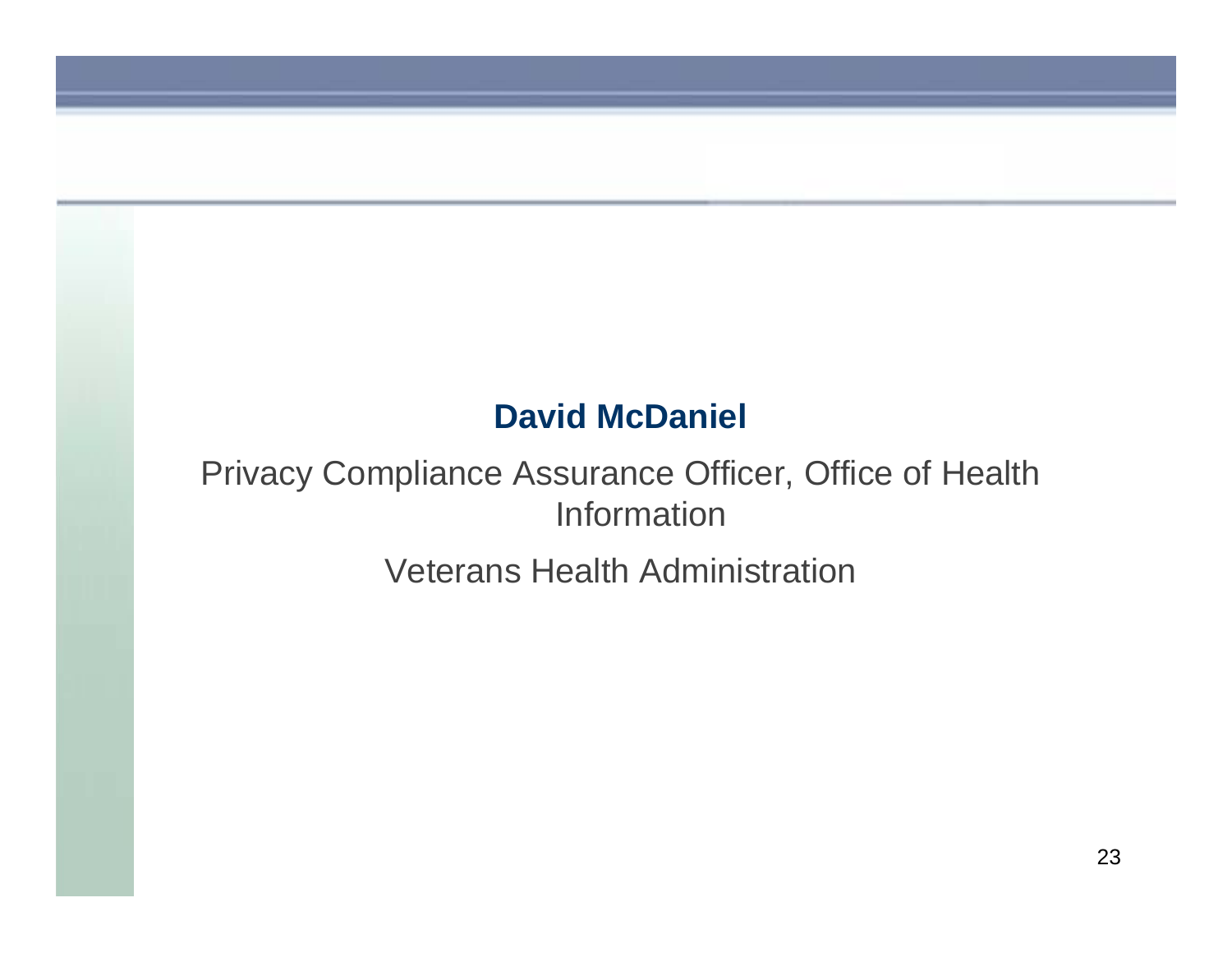#### **Still Learning the Ropes**

- If this was easy, we would have likely done it long ago
- It is a mix of technical capabilities and standardizations with legislative requirements
	- Must balance the capability for fluid exchange of data with an individual's rights regarding data about them
- Still exploring what we "don't know we don't know"
	- As we broaden the net, we learn new pieces of the puzzle
- Early efforts are critical to defining how data-sharing will be best accomplished in large-scale
	- Not only in the health care space, but in other business needs for data such as are needed by Veterans Benefits Administration, Social Security Administration, etc.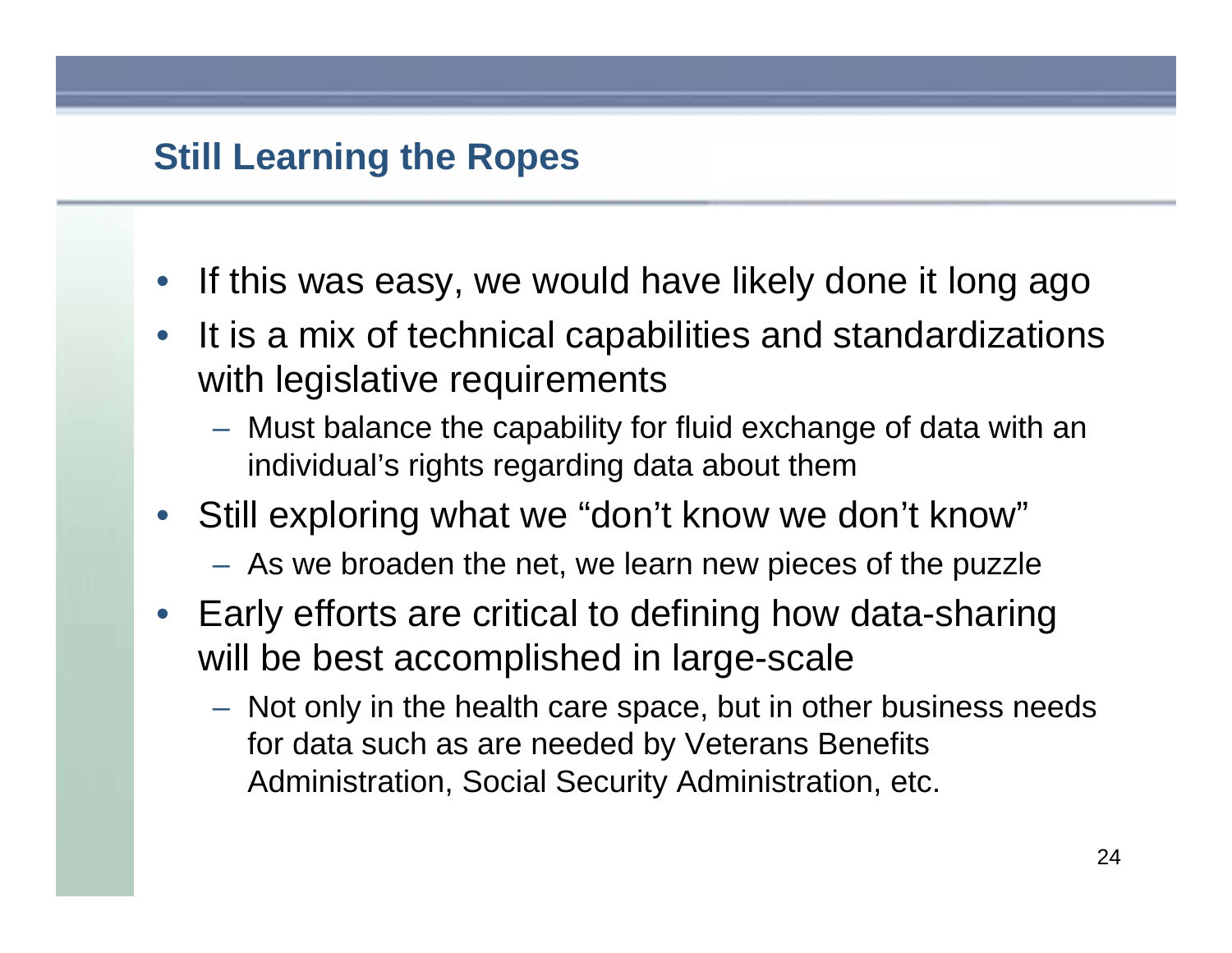#### **NHIN, VLER and all points forward**

- With whom and for what greatly impacts privacy implications in data exchanges
	- Authorities to use and disclosure are typically based on these two factors
- NHIN is somewhat less complicated since partners are HIPAA Covered Entities
	- Built-in consideration of business needs for data
	- Corresponding authorities to use and disclose for health care purposes
- VLER expands to non-HIPAA organizations who will need to share data with HIPAA Covered Entities
	- Business needs that are beyond the health care purposes
- Innovations may bring new situations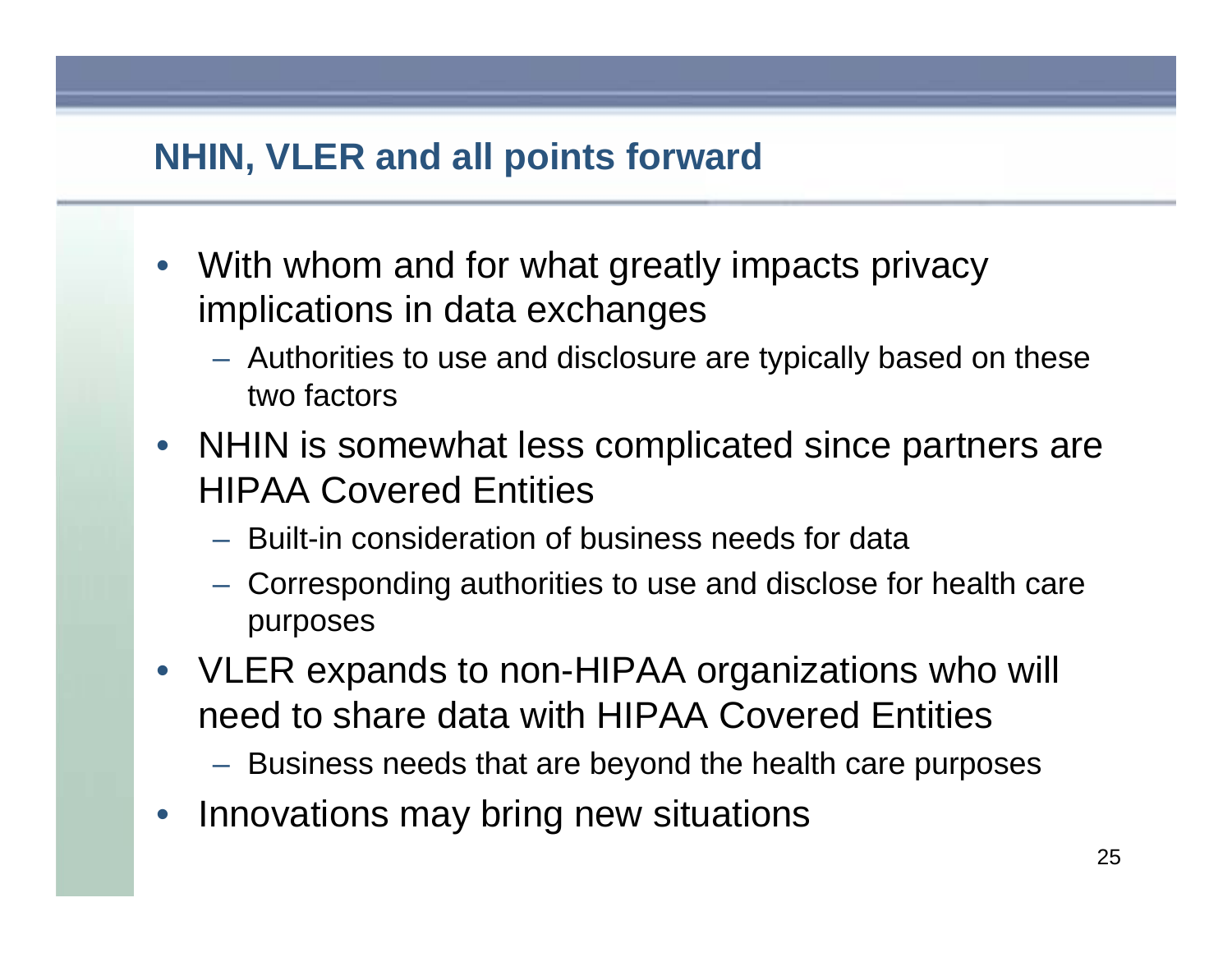- Right to a Notice of Privacy Practices
	- Significant changes to privacy practices could require submission of new notice
		- Depending on CE, could be very costly
	- *Privacy right could be compromised if notice does not accurately reflect business changes resulting from data exchanges with multiple partners*
- Right to Request Restriction
	- Technical solutions need capability to allow for restrictions
	- HITECH requires support to restriction requests under certain circumstances
	- *Privacy right could be compromised if restrictions are allowed by some partners and not adhered to by other partners with the consumer expectation that it applies to their data regardless of who is using or disclosing it* 26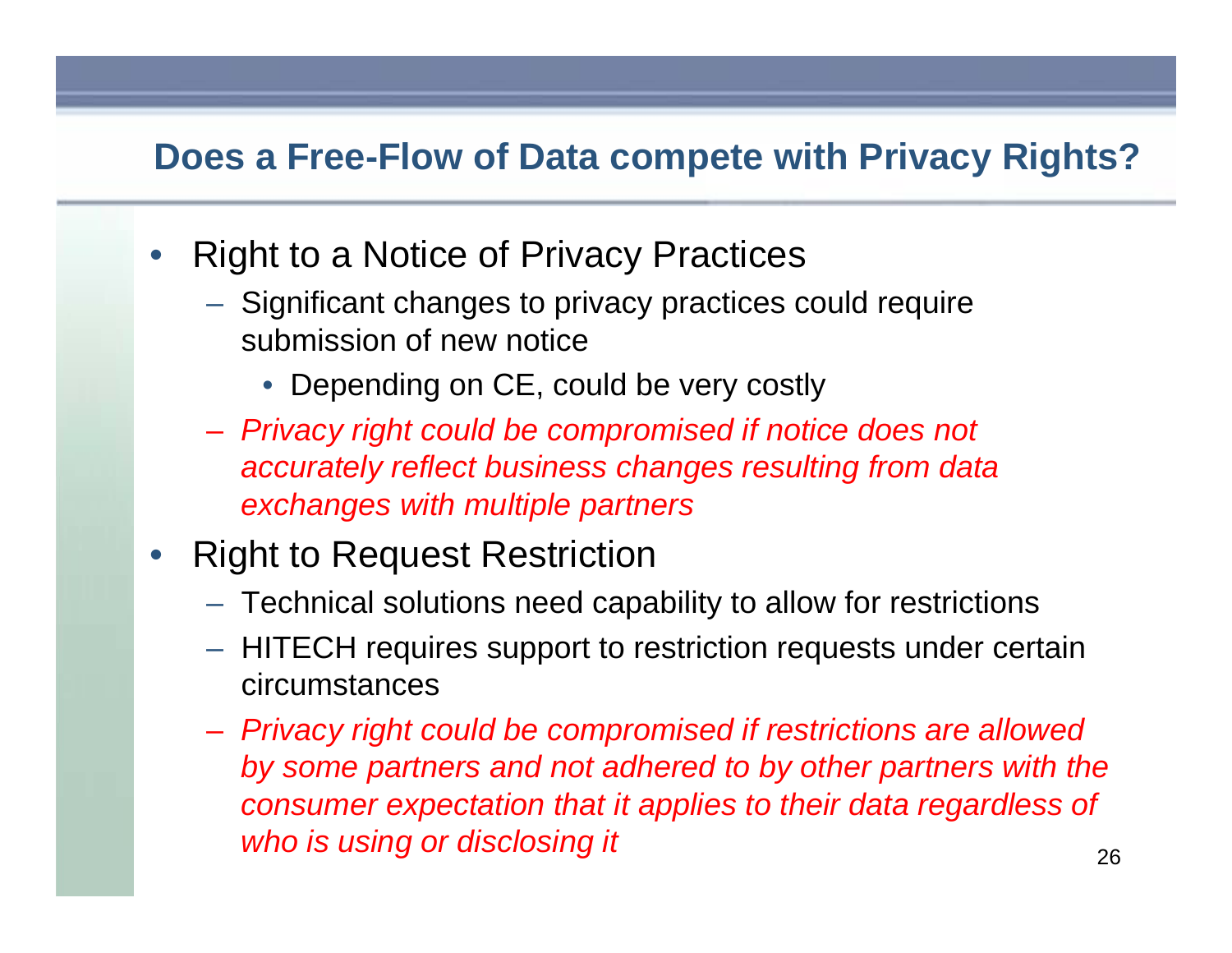- Right to Request an Accounting of Disclosures
	- Front-load of disclosures in order to begin sharing process with partners. Requires large numbers of accountings at once
	- Staffing for manual processes required during startup
	- *Privacy right could be compromised if transition to new partners is not managed so that all bulk disclosures are accounted for by the disclosing partner*

#### • Right to Access

- This is likely to be handled by each CE separately, but individuals may request data access in various forms
- *Individuals could perceive that they have to forfeit their privacy right if not allowed to access their data from multiple NHIN partners. This would require managing consumer expectations in the electronic exchange world*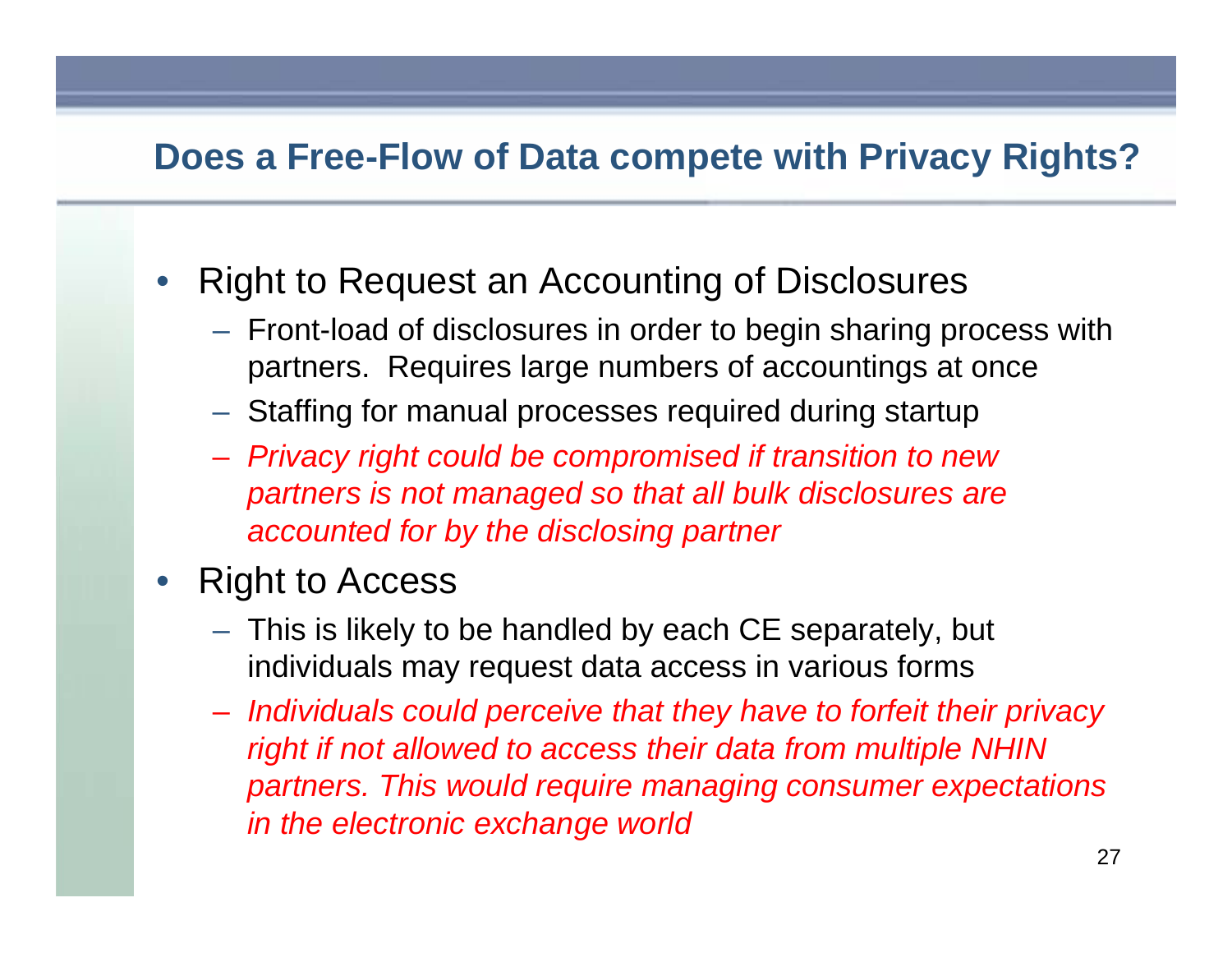- **Right to Request Amendment** 
	- May require coordination between NHIN partners if a request goes to one partner and the information was created by another partner in the exchange group
	- *Consumers may feel caught in the middle of a "sorry, not my data" scenario and feel that their right to request amendment is overly complicated*
- Right to Request Confidential Communications
	- This is likely to be handled by each CE separately, but individuals may request confidential communations once, assuming it applies to all partners
	- *Individuals could perceive that they have to forfeit their right to confidential communications if not allowed to have multiple NHIN partners contact them by an agreed-upon method. This would require managing consumer expectations in the electronic exchange world* 28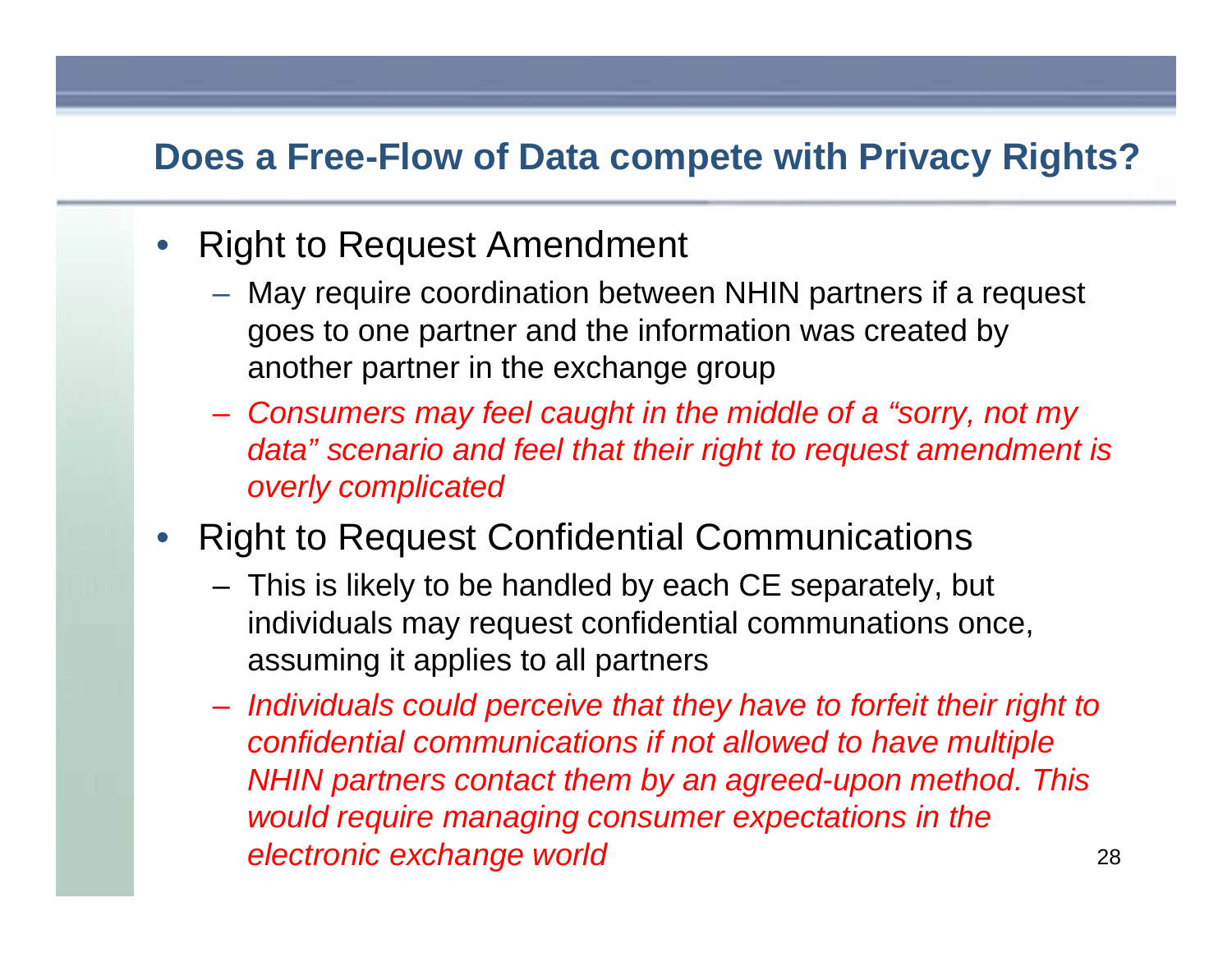- Right to File a Complaint
	- Typically outlined in a CE's Notice
	- May require collaboration in investigating complaints against multiple partners
	- May change how HHS-OCR works with Covered Entities on complaints
	- *Potential confusion on how to file complaints when multiple data-sharing partners may be involved in a privacy infraction*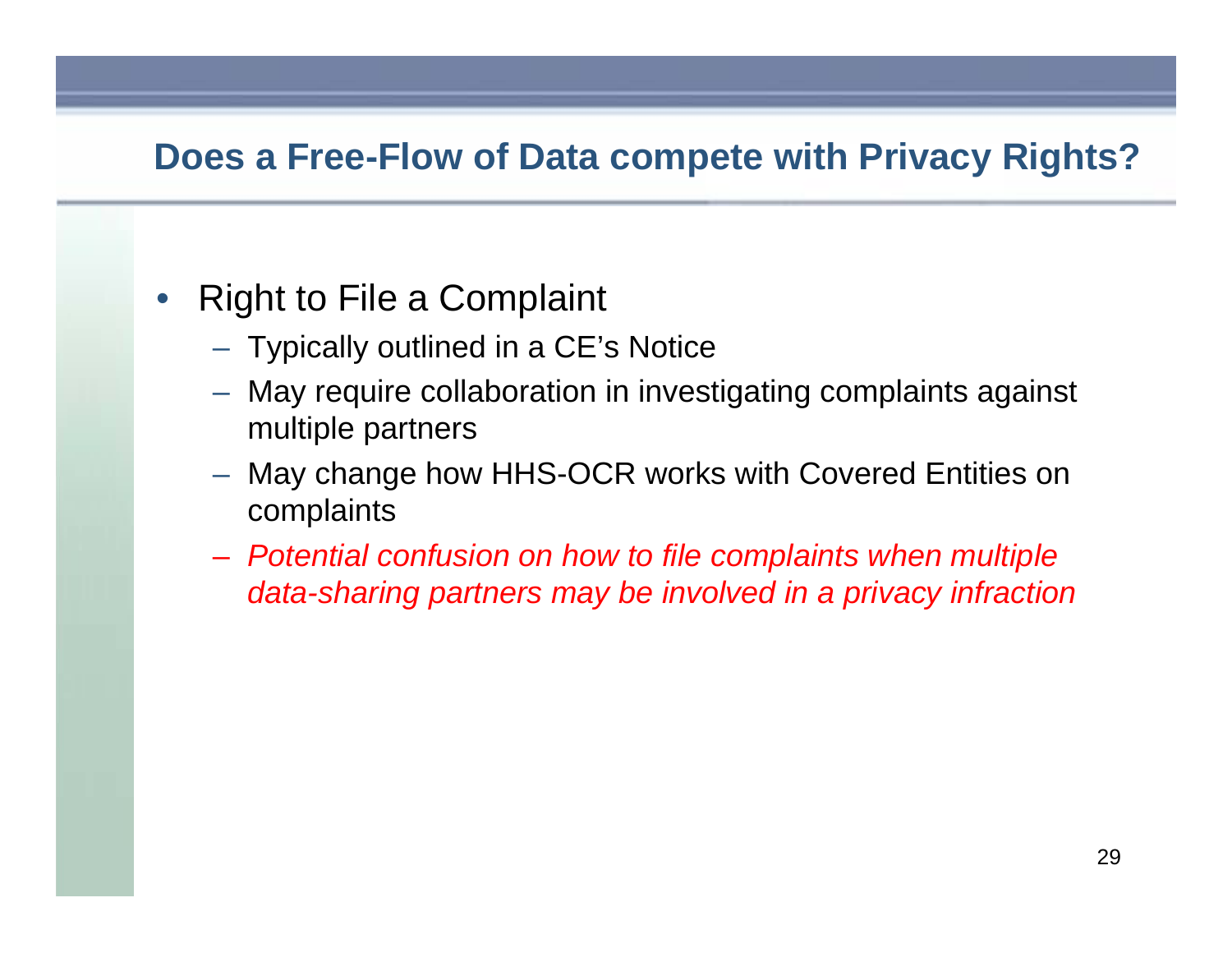#### **Private and Public Sector Differences**

- Privacy Act of 1974
	- Accounting for disclosures
- Freedom of Information Act
- National Archives and Records Administration requirements for Federal Records retention and disposition
- Agency Requirements such as Title 38 protections
- State Law applicability to Federal agencies
- Legal organizational structures

### *"When you have apples and oranges, you better be good at making fruit salad"*  $30$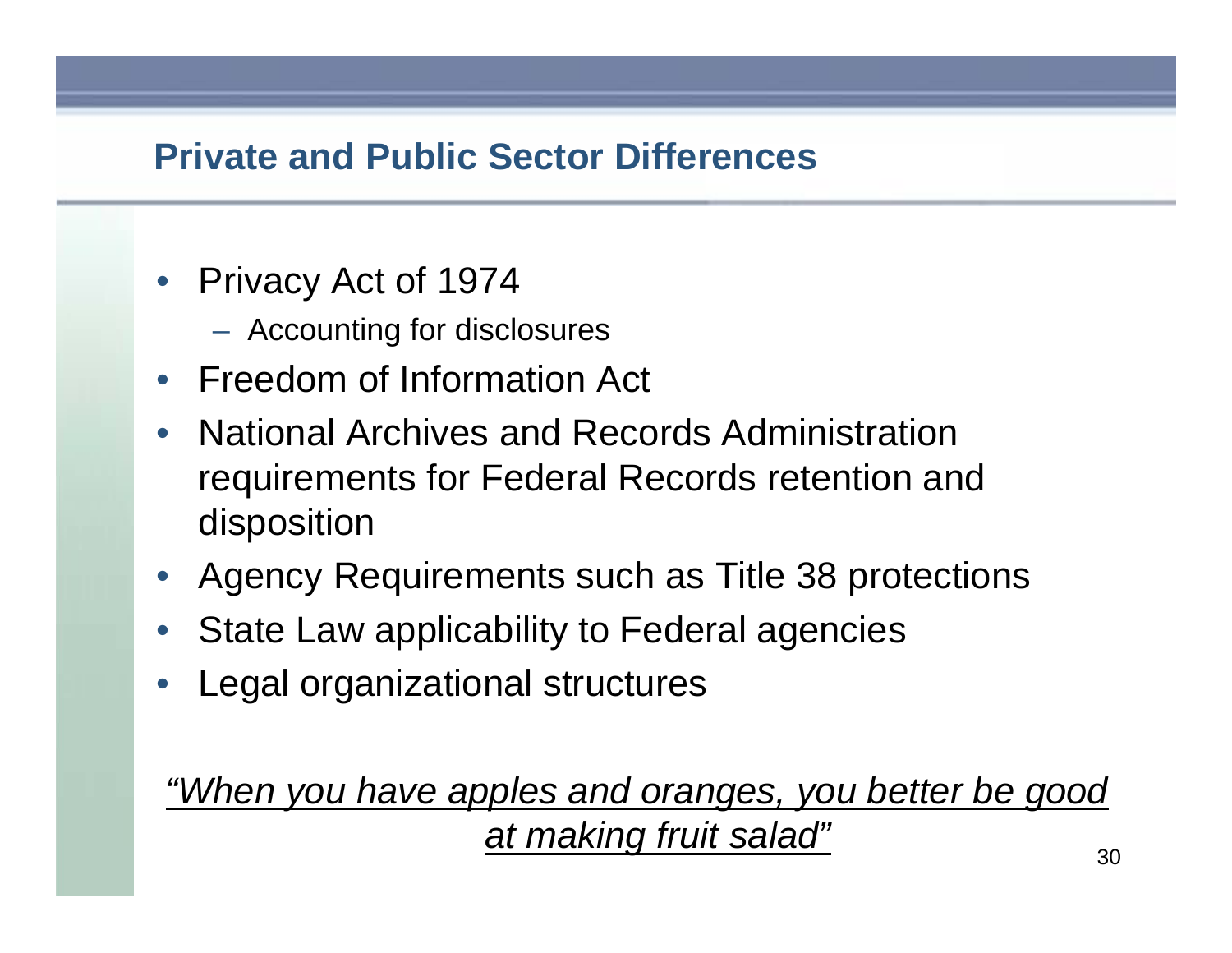#### **Privacy Act Requirements on Federal Agencies**

- Limitations on the collection, use and dissemination of personally identifiable information about an individual
- Disclosure restrictions to third parties.
- Access and amendments rights of the individuals who are subjects of the files.
- Notification to the public of collections of information on them (forms and web sites), and record systems (Federal Register Privacy System Notice. Secret records on individuals cannot be maintained.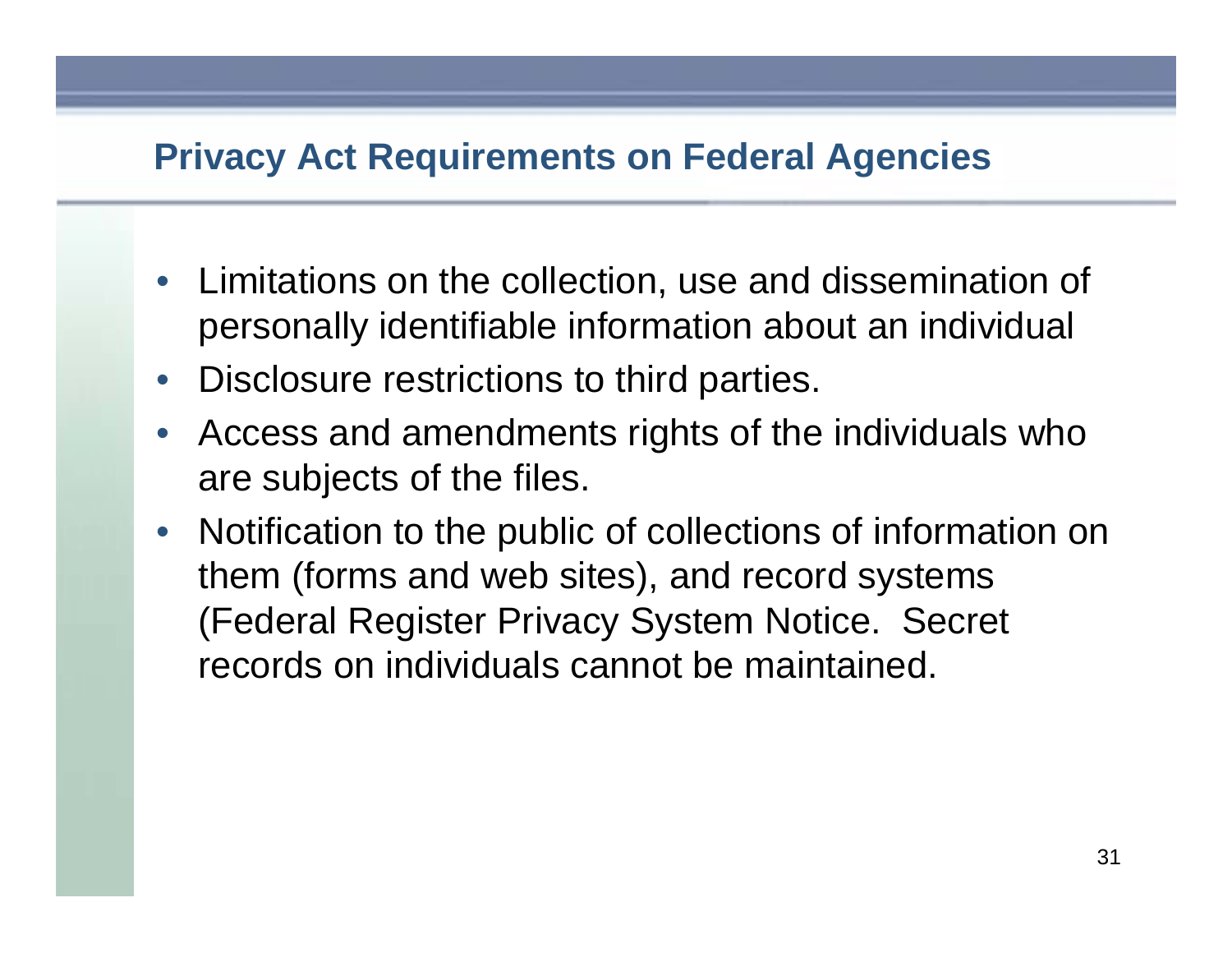#### **Privacy Act Requirements on Federal Agencies**

- Maintenance requirements:
	- Is the information relevant and necessary?
	- Is the information accurate, timely, and complete?
	- Is the information from the subject?
	- Is there a notice addressing the purpose and use of the information?
	- Are safeguards in place to protect the integrity of the information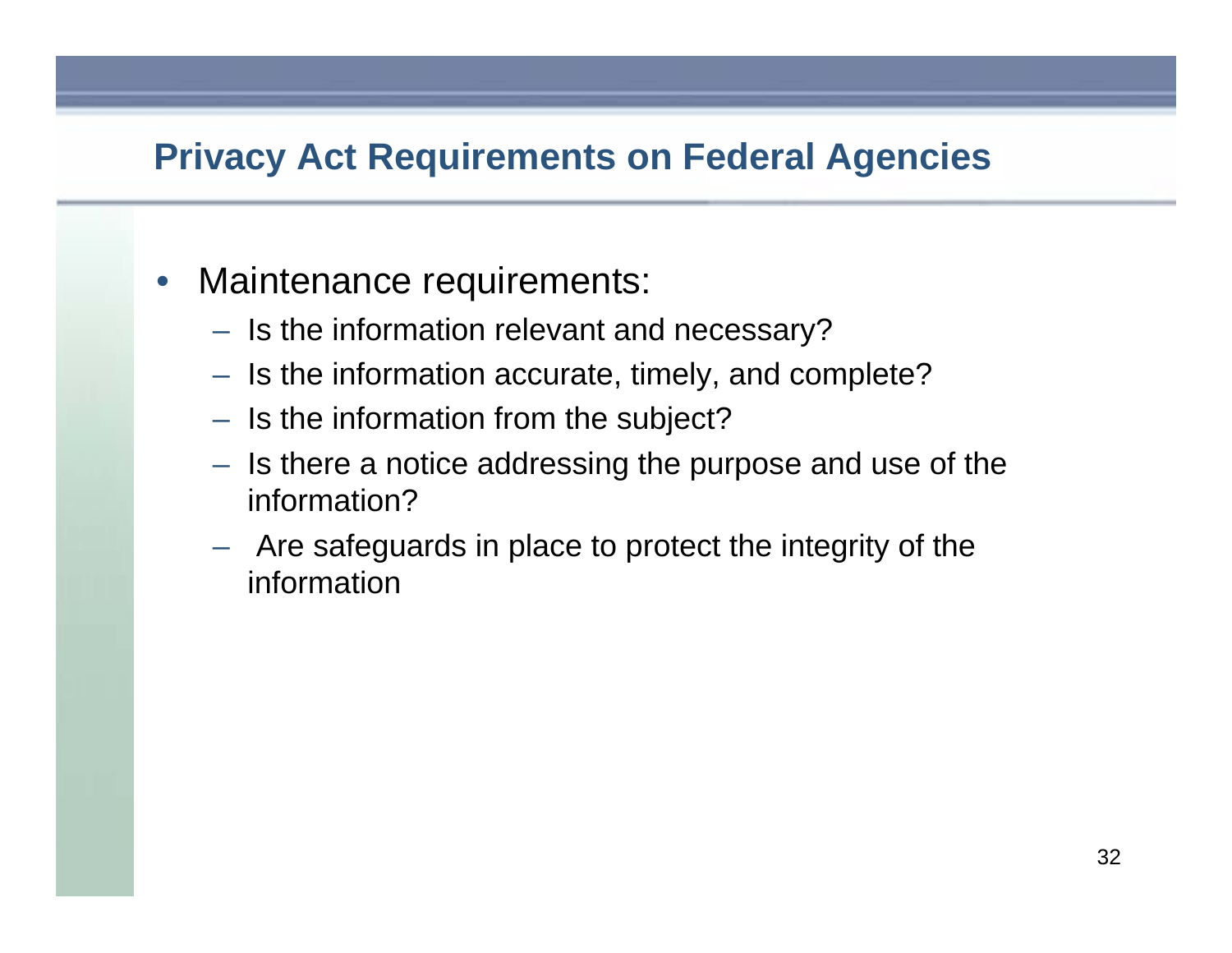# **CASE STUDIES**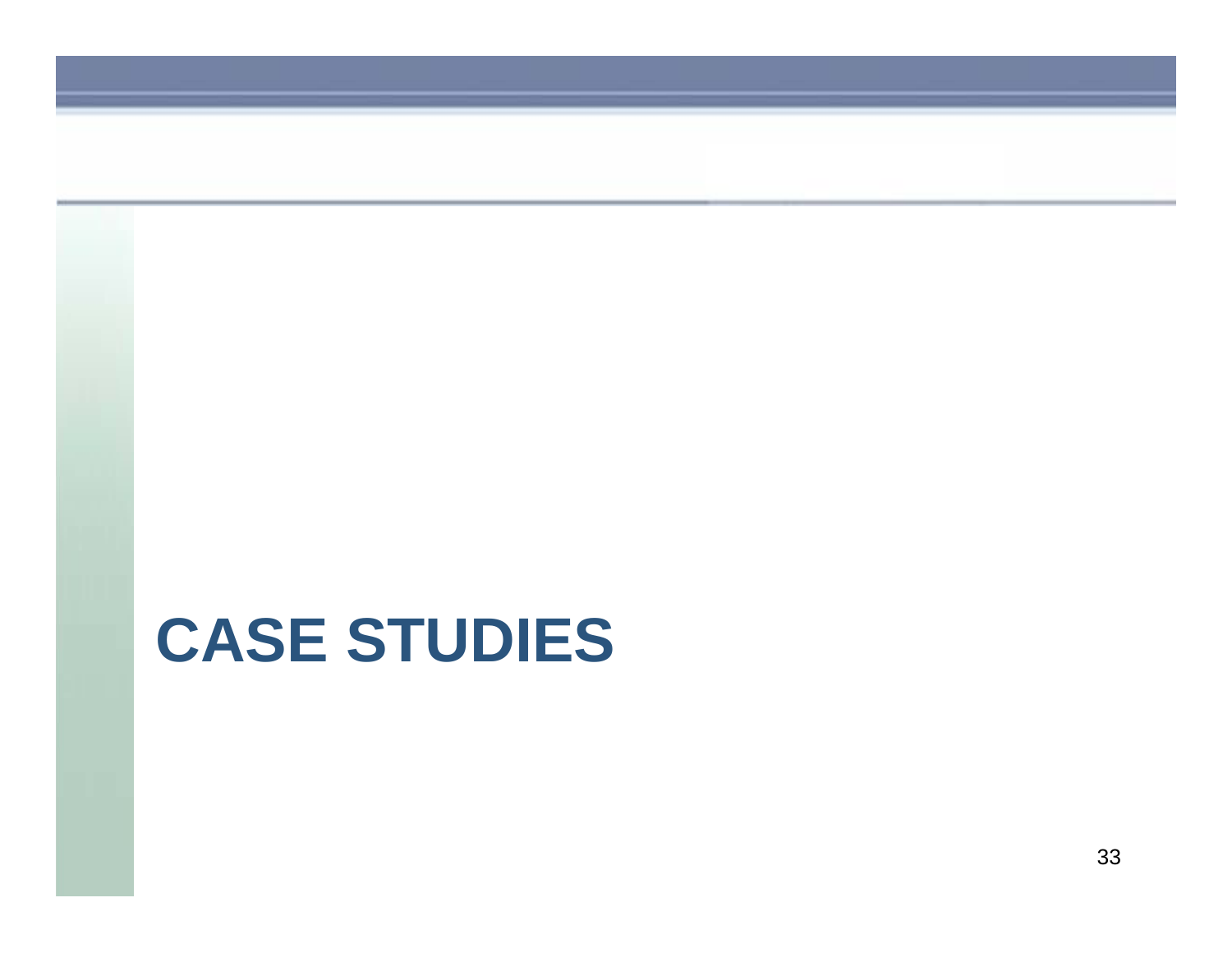#### **Partner Assumptions**

- Common treatment relationship with patient gives HIPAA authority to share for treatment
- Minimum Necessary can assume data requests by other Covered Entities are the minimum needed
- Compatible capabilities to afford privacy rights to individuals (Notice, Business Associates, etc.)
- The information passed ensures confidentiality, data integrity and is readily available when needed and is relevant, timely and accurate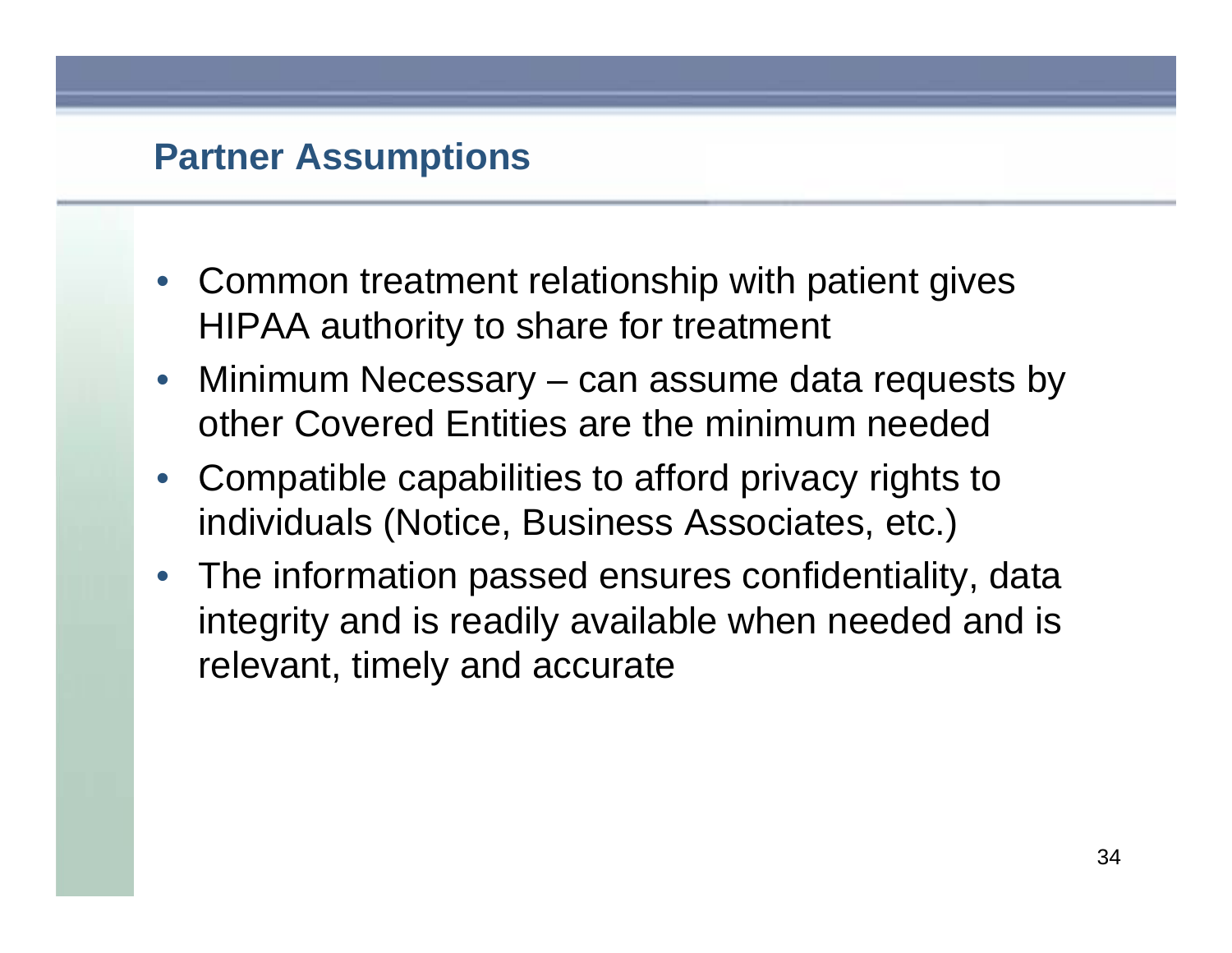#### **Case Study – San Diego**

- Partnered with Kaiser Permanente and DoD
- Start small with a few patients (1,200+/-)
- Participant letter was sent to consumers including authorization form
	- Not confident that consumers understood what they were signing or what authorization meant even though they will given call-in numbers to ask questions
- Manual processes for authorizations and used existing authorization forms
- Utilized existing processes and software for accounting for disclosures, but had to enter in bulk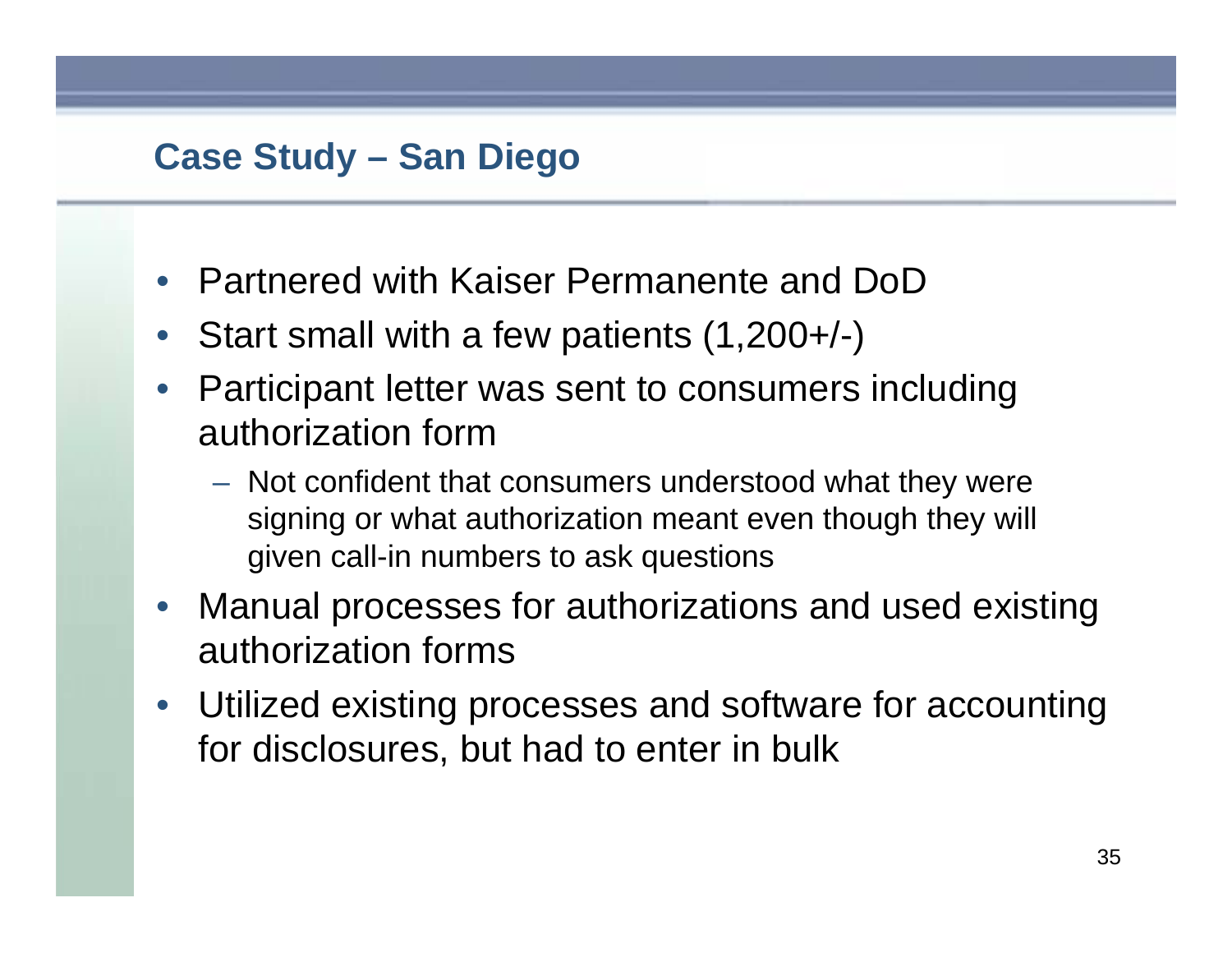#### **Case Study – Med Virginia**

- Piloting with a much larger number of patients  $(73,000+\{-)$
- Manual processes for authorizations still being utilized but authorization form is considerably simplified
	- A HIPAA-compliant authorization would have required specific elements not required by Title 38, 7332, but since authorization was to satisfy Title 38, it could be streamlined
- Utilized existing processes and software for accounting for disclosures, but had to enter in bulk
- Introduction of the concept that participant's data from San Diego pilot could be included for Med Virginia where there was a common treatment relationship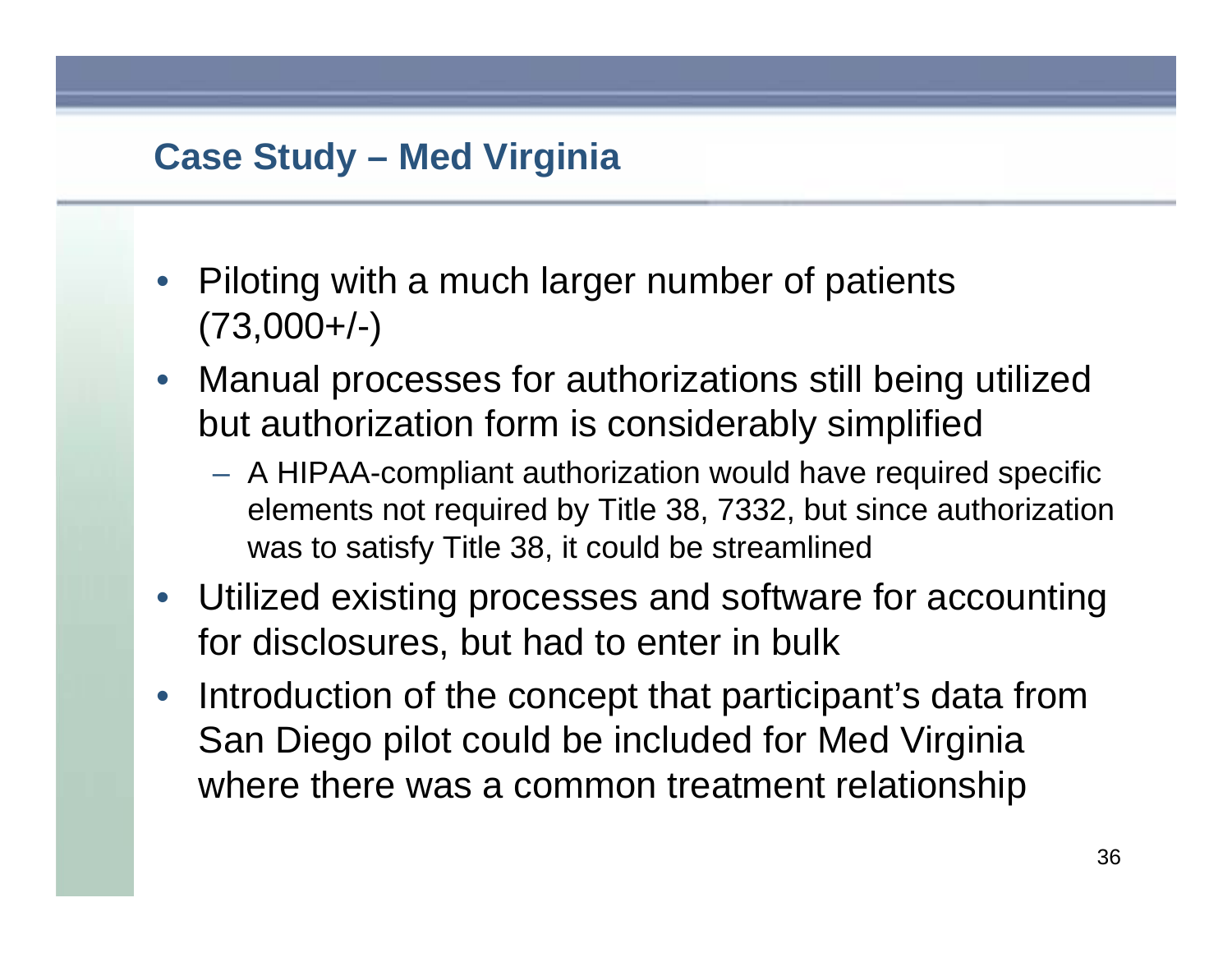#### **Lessons Learned**

- Get all stakeholders to the table early and involve them in each process (even if it was done before, it may be different the next time)
- Simplify as many internal processes as possible ahead of time
- Have processes to manage the pilot before exchanges begin
- Train pilot-site staff so they know what to expect
- Include steps to manage consumer expectations
	- Participant letter clear and concise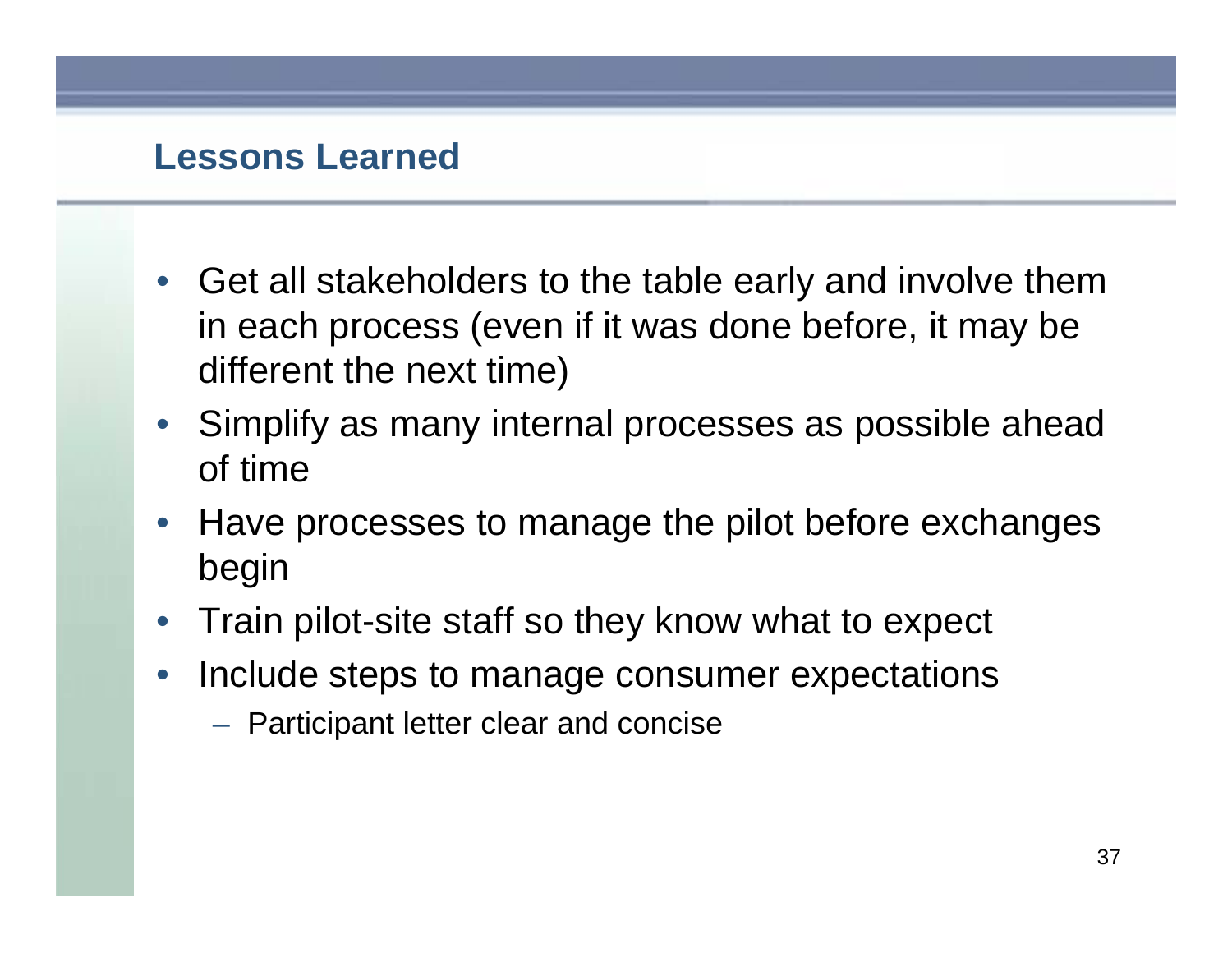# **SOME NOTABLE CHALLENGES**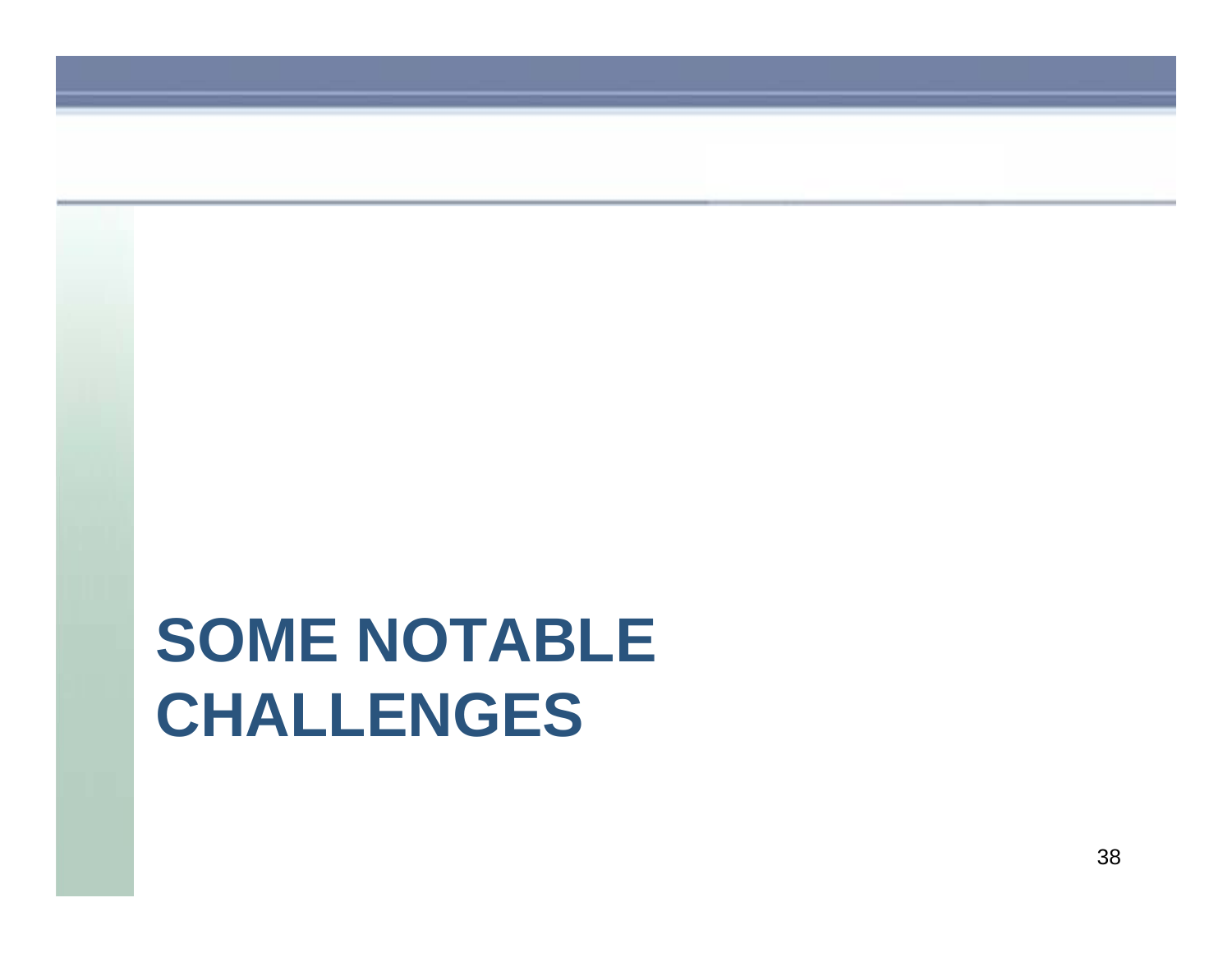#### **Authorization vs. Consent**

- HIPAA has distinct differences between Authorization and Consent
- These each have specific business responsibilities that are different from each other.
- NHIN technical specifications refer to the transactions handling authorization and consent as "consent" requirements
	- This creates a terminology disconnect between privacy experts and technical experts during implementation
	- Introduces potential confusion between data-sharing partners as more partners come on-line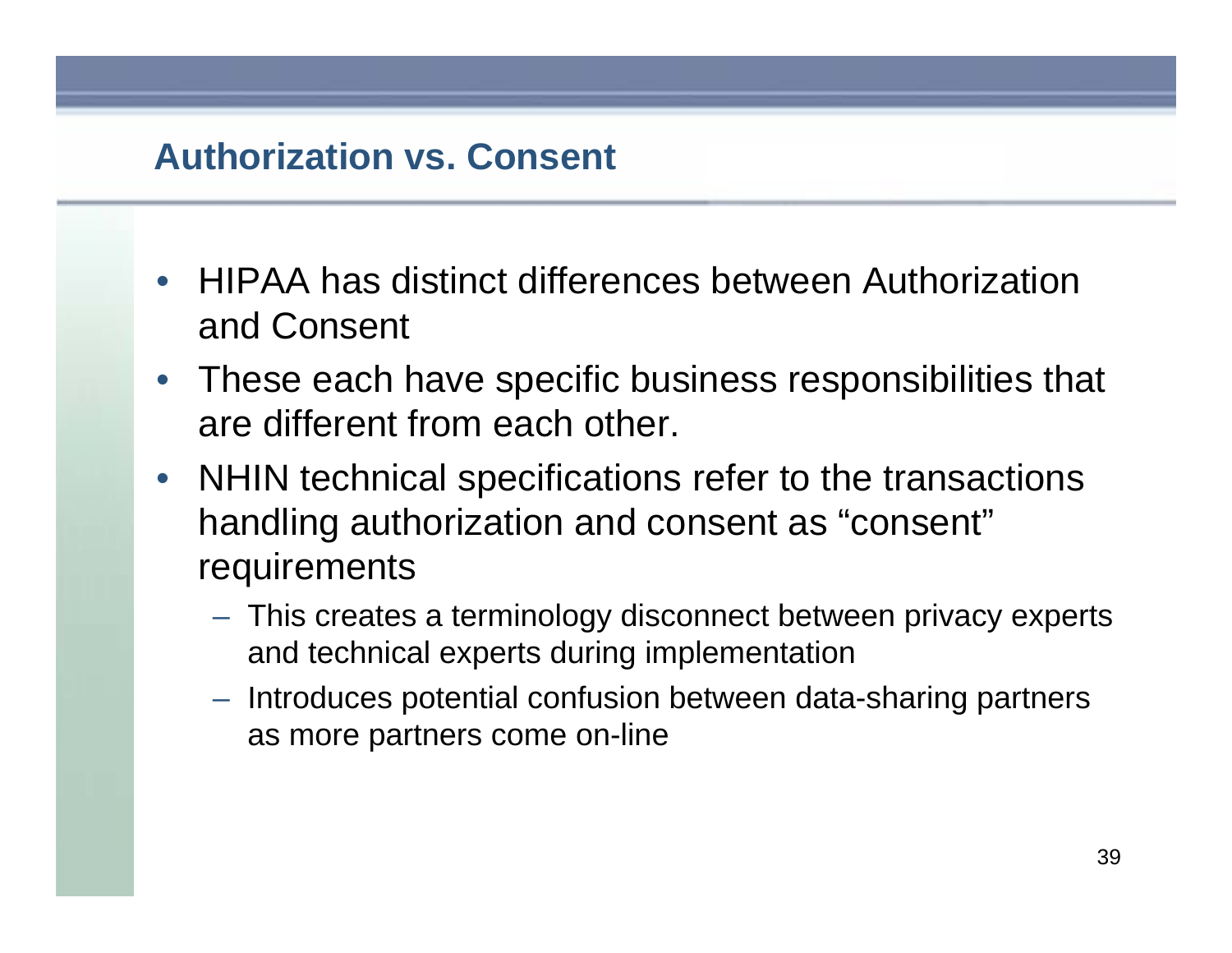#### **Title 38 Requirements for Sensitive Data Classes**

- Only applies to VA data
- Requires signed authorization from individual subject
- Allowable for disclosures between VA and DoD but not other NHIN partners
- VA's EHR does not have the capability to separate protected information from non-Title 38 protected data
- Creates a privacy requirement disparity between VA and other NHIN partners
- VA seeking legislative relief for treatment disclosures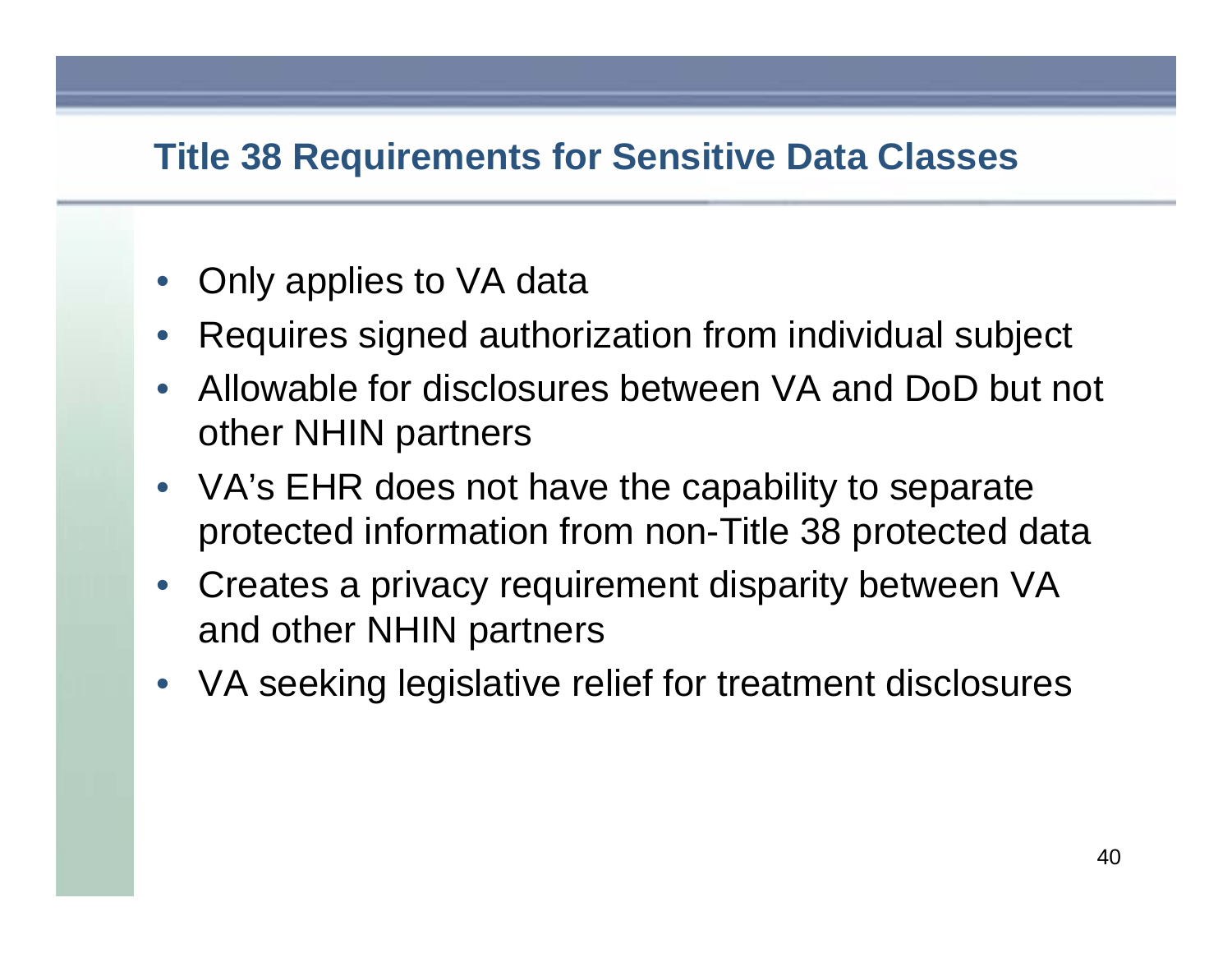#### **Non-HIPAA-Covered Partners**

- Legal requirements are different
	- HIPAA was written with specific types of organizations in mind
		- Health Plans
		- Health Care Clearinghouses
		- Health Care Providers who conduct electronic health care transactions
- Authorities to share information are different
	- e.g., DoD can share with VHA for HIPAA-covered purposes but only with VBA at time the subject separates from the military
	- With other federal partners, these differences will have to be fully explored and addressed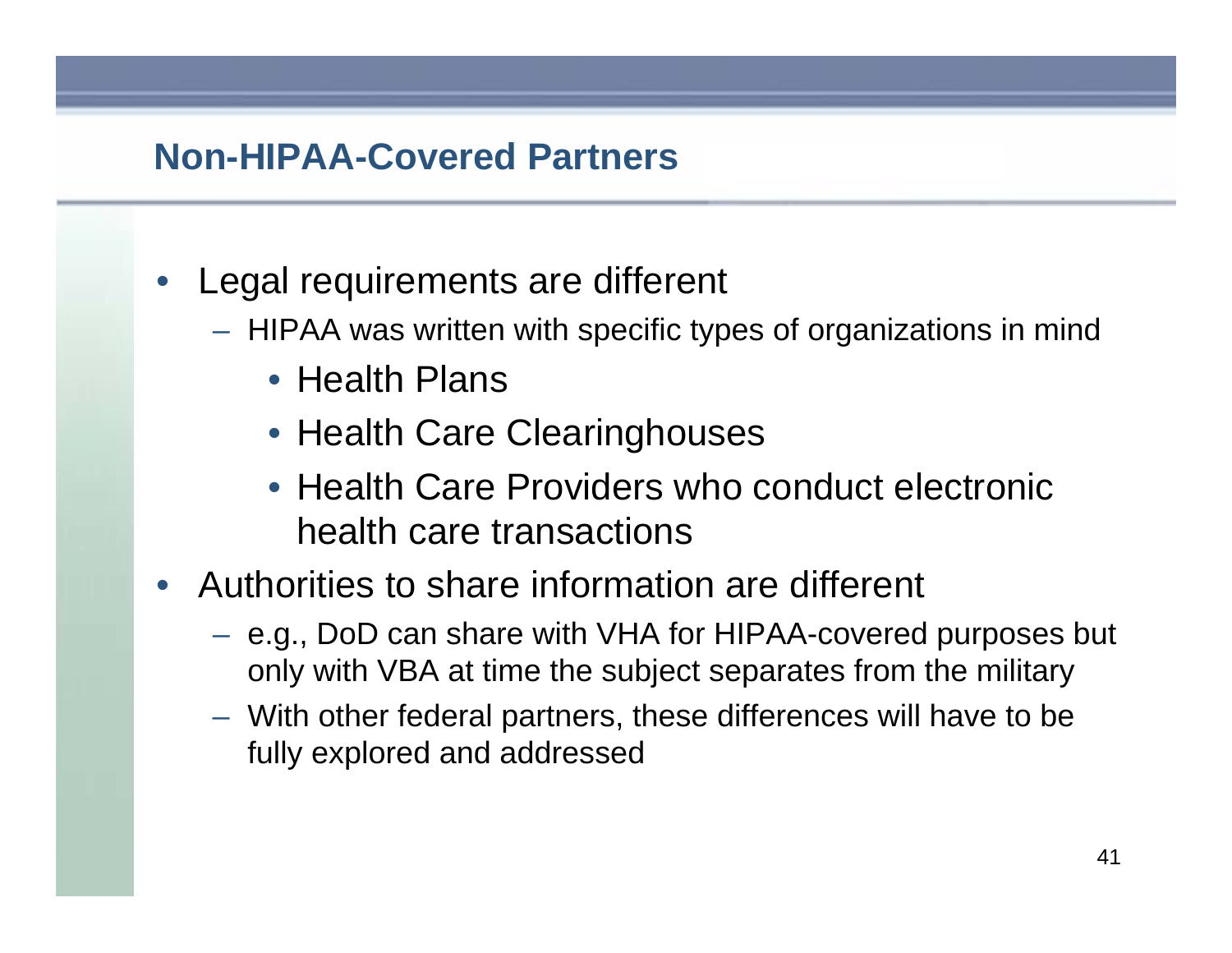#### **Adding Other Partners**

- Authorizations may only apply to existing partners
	- May require new authorizations to be signed
	- Participants may not want information shared with new partners
- Restriction ability becomes critical in this situation
- State law differences may impact requirements for data sharing and use/disclosure by partners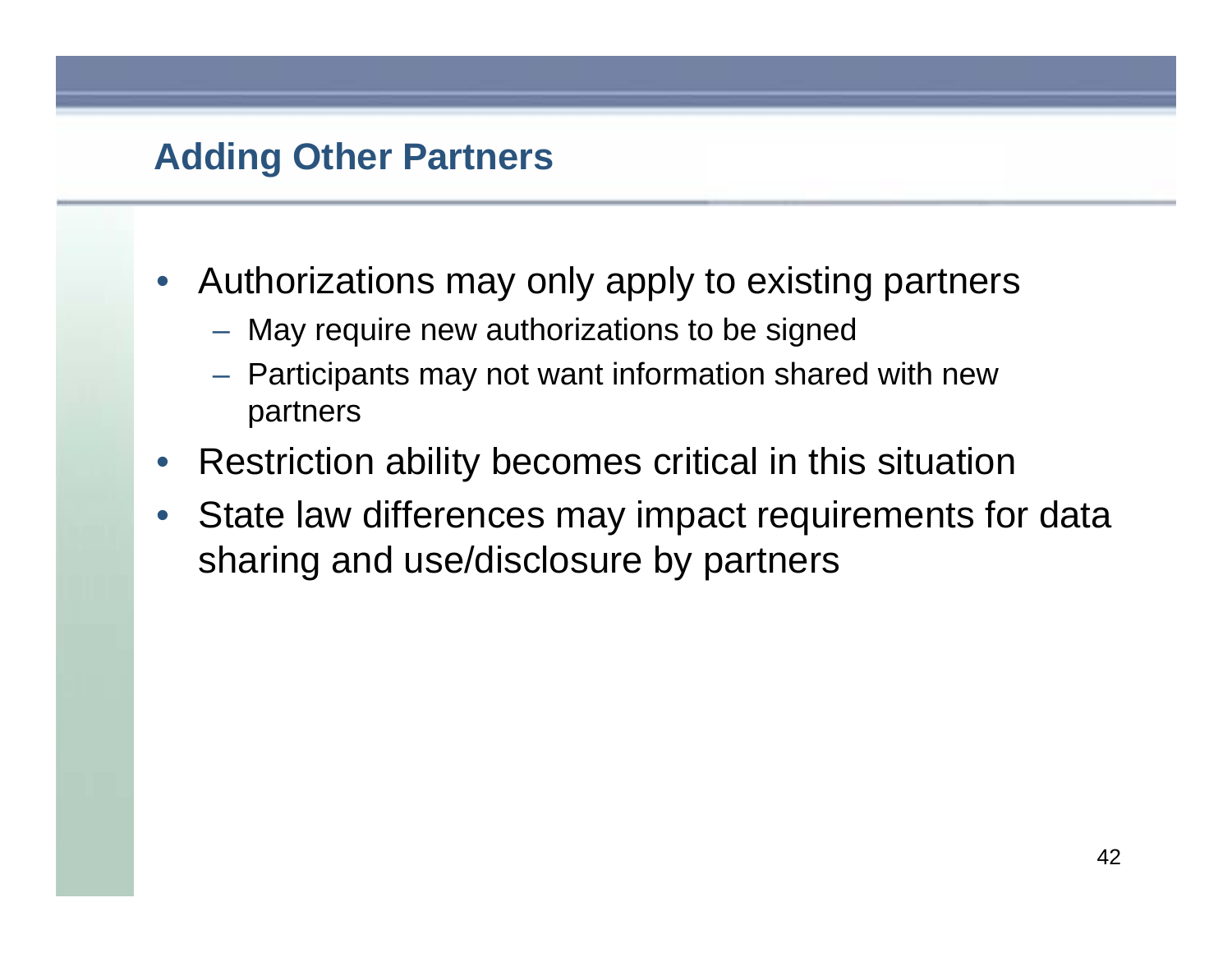#### **Wrap Up**

- Health information exchange has tremendous benefits
	- Improve health care quality
	- Reduce costs
	- Empower consumers
- But privacy concerns can stand in the way of acceptance and use of systems by consumers and providers